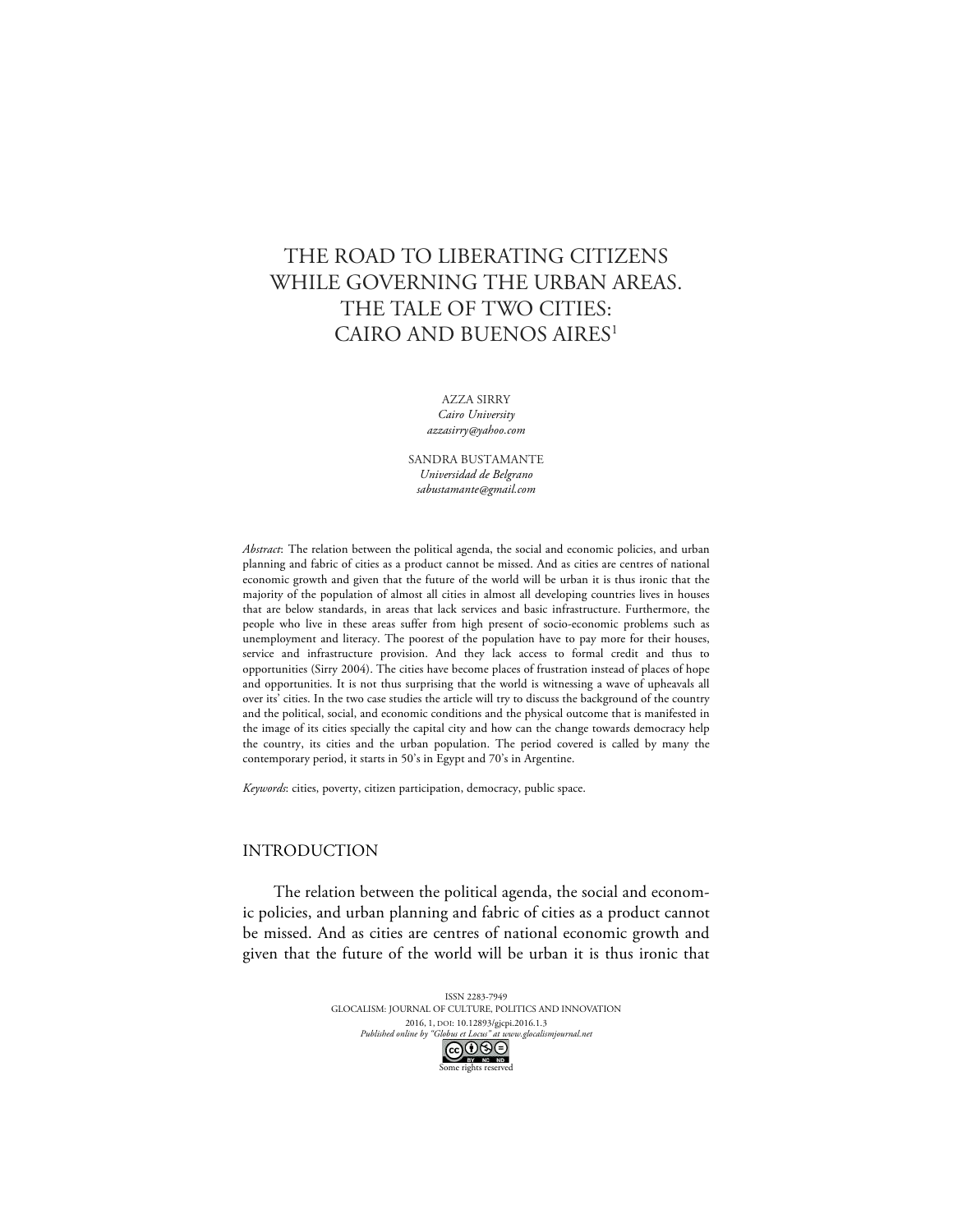the majority of the population of almost all cities in almost all developing countries live in houses that are below standards, in areas that lack services and basic infrastructure. Furthermore, the people who live in these areas suffer from high present of socio-economic problems such as unemployment and literacy. The poorest of the population have to pay more for their houses, service and infrastructure provision. And they lack access to formal credit and thus to opportunities (Sirry 2004).

The cities have become places of frustration instead of places of hope and opportunities. It is not thus surprising that the world is witnessing a wave of upheavals all over its' cities. In the two case studies the article will try to discuss the background of the country and the political, social, and economic conditions and the physical outcome that is manifested in the image of its cities specially the capital city and how can the change towards democracy help the country, its cities and the urban population. The period covered is called by many the contemporary period, it starts in 50's in Egypt and 70's in Argentine.

Our research questions are: *a*) Buenos Aires and Cairo: whose city is it? *b*) Tahrir Square and Plaza de Mayo: are they public spaces symbols of freedom and democracy? *c*) Urbanization and globalization: can they coexist? *d*) Urban management and local government: how can these spheres of authority combine? *e*) Which are the paths of citizen participation?

#### NEW GLOBAL GEOGRAPHIES

In the reading of Saskia Sassen and other authors, there are two distinct sets of dynamics driving globalization. One of these involves the formation of explicitly global institutions and processes, such as the World Trade Organization (WTO), global financial markets, the new cosmopolitanism, and the war crimes tribunals. The practices and organizational forms through which these dynamics operate are constitutive of what is typically thought of as global scales. But there is a second set of processes that does not necessarily scale at the global level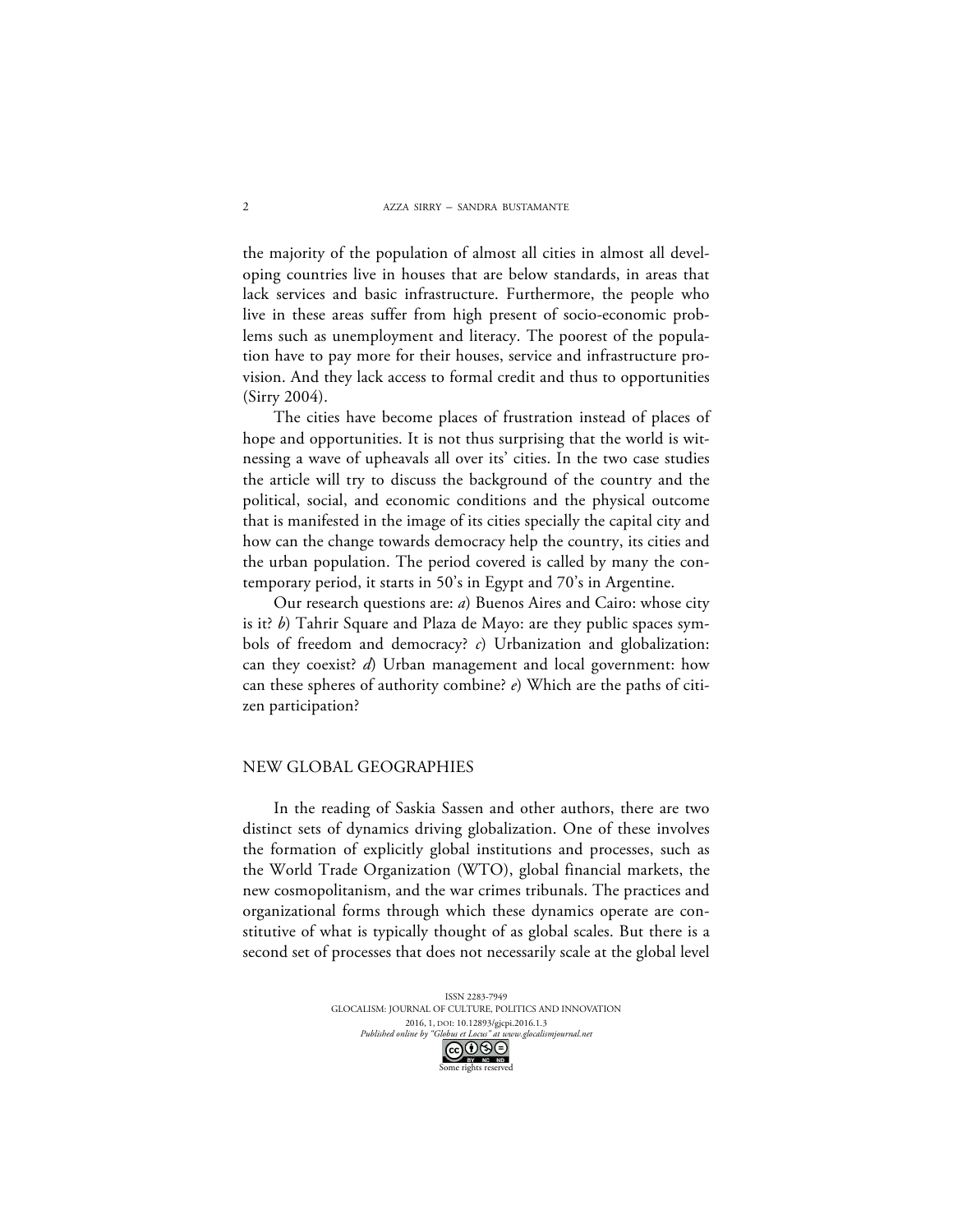as such, yet, but is part of globalization. These processes take place deep inside territories and institutional domains that have largely been constructed in national terms in much of the world. This is the case of Egypt and Argentina. What makes these processes part of globalization even though they are localized in national, indeed subnational, settings is that they are oriented towards global agendas and systems. They are multisided, transboundary networks and formations which can include normative orders; they connect subnational or "national" processes, institutions and actors, but not necessarily through the formal interstate system. Examples are cross-border networks of activists engaged in specific localized struggles with an explicit or implicit global agenda, for example, human rights and environmental organizations; particular aspects of the work of states, for example, certain monetary and fiscal policies critical for the constitution of global markets now being implemented in a growing number of countries; the use of international human rights instruments in national courts; and no cosmopolitan forms of global politics that remain deeply attached to or focused on localized issues and struggles (Sassen 1995, 2014; Collier and Dollar 2002).

We will try to use history to develop an analytics of urban change. We need to understand the transformations involved after the revolutions in both countries and be conscious about the level of complexity of the process. We consider the importance of the consolidation of the democracy as other variable in the process of urbanization. When we talk about the consolidation of democracy, we are not dealing with liberalized nondemocratic regimes, or with pseudodemocracies, or with hybrid democracies where some democratic institutions coexist with nondemocratic institutions outside the control of the democratic state. Only democracies can become consolidated democracies.

It is necessary also to say a few words about three minimal conditions of democratic consolidation. First, in a modern polity, free and authoritative elections cannot be held, winners cannot exercise the monopoly of legitimate force, and citizens cannot effectively have their rights protected by a rule of law unless a state exists.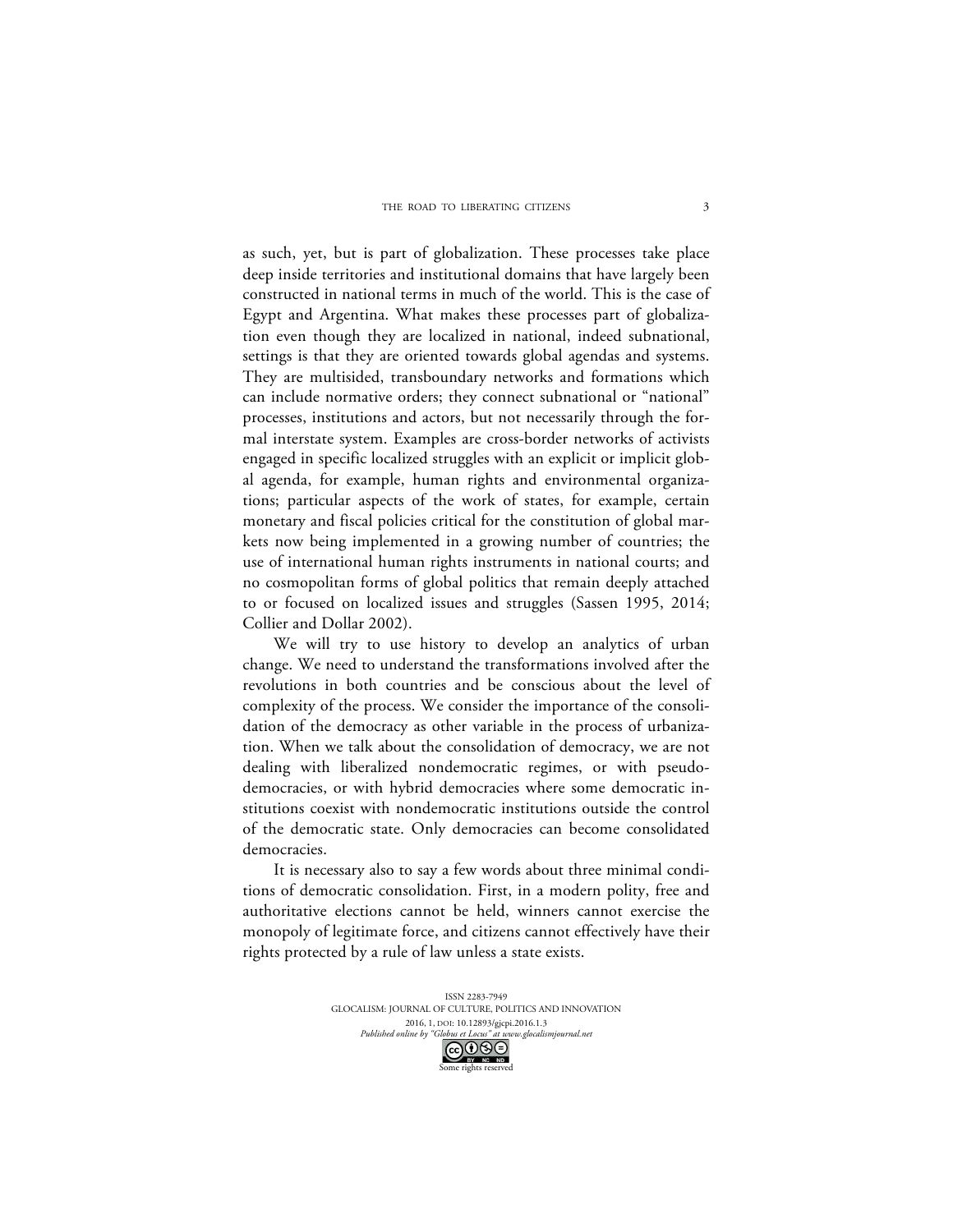Second, democracy cannot be thought of as consolidated until a democratic transition has been brought to completion. A necessary but by no means sufficient condition for the completion of a democratic transition is the holding of free and contested elections (on the basis of broadly inclusive voter eligibility) that meet the seven institutional requirements for elections in a polyarchy that Robert A. Dahl has set forth. Such elections are not sufficient, however, to complete a democratic transition.

Third, no regime should be called a democracy unless its rulers govern democratically. If freely elected executives (no matter what the magnitude of their majority) infringe the constitution, violate the rights of individuals and minorities, impinge upon the legitimate functions of the legislature, and thus fail to rule within the bounds of a state of law, their regimes are not democracies (Linz and Stepan 1996).

"Urbanized cities in democracies in a global world": This interpretive stance brings with it a methodological concern about including informal, or not yet formalized, institutional arrangements and practices in the analysis of change. That which has not yet gained formal recognition can often be an indicator of change, of the constituting and inserting of new substantive logics in a particular domain of the social – economic, cultural, political, discursive, subjective – which is thereby altered even though its formal representation may remain unchanged, or, alternatively, altered even though it remains informal, or is not yet formalized. These informal logics and practices can be shown to have contributed to historical change even though they are often difficult to recognize as such. The fact that informal logics and practices are one factor in historical change also contributes to the lack of legibility that is frequently a feature of major social changes in the making.

> ISSN 2283-7949 GLOCALISM: JOURNAL OF CULTURE, POLITICS AND INNOVATION 2016, 1, DOI: 10.12893/gjcpi.2016.1.3<br>nline by "Globus et Locus" at www.glocalismjournal.net *Published online by "Globus et Locus" at w.*<br> $\bigodot$   $\bigodot$   $\bigodot$ ne rights reserved

4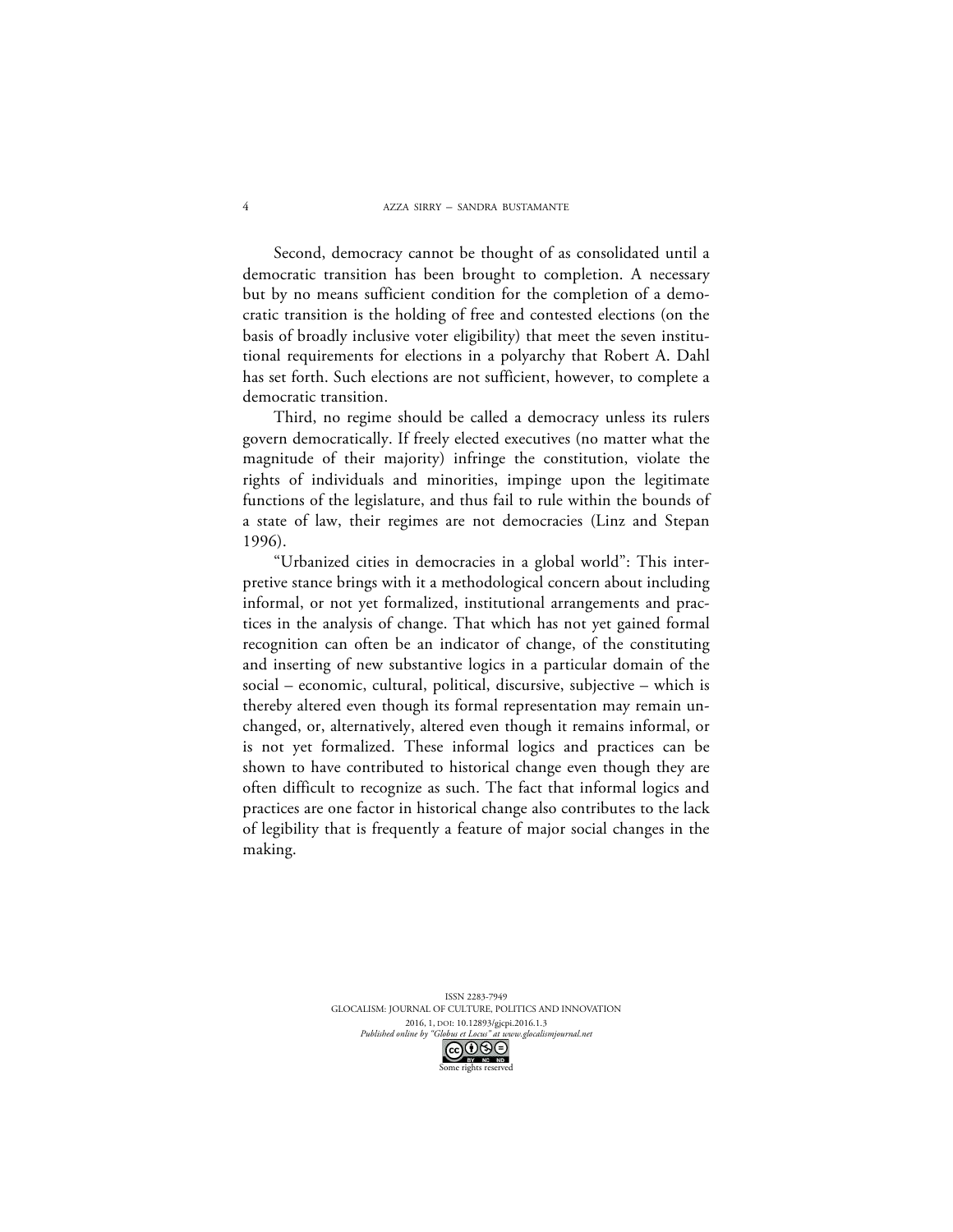# THE COMPARISON BETWEEN TWO CITIES: CAIRO AND BUENOS AIRES

#### *Egyptian background: the building up of the revolutionary wave*

The question of what caused the revolution in Egypt, is not an easy one. And it is important to keep in mind that this revolution was decades in the making. The revolution and urban patterns that were create during the last years before the revolution and in the transition period can only be understood within the economic, social and political national context, as well as international or global context.

The reason behind the revolution include the adoption of neoliberal political agenda, demographics, foreign policy, economy, legitimacy of the state, torture, corruption and technology. Some factors have been growing for decades and some are more recent. The paper will start by giving a historical context background of Egypt. The paper will cover the period from 1952 revolution to 2013 giving more emphasis to the last 30 years of Mubarak regime.

*Nasser regime 1952-1970*. Under Nasser, Egypt followed a socialist approach to economic and social development, which involved extensive government intervention. The government adopted industrial development strategy; the industries created were almost all located near big cities such as Cairo or Alexandria. These strategies caused the migration of large number of people from rural to urban areas, causing unprecedented urban growth. The government tried to answer the demand on housing, services and jobs through direct provision. During this era the state adapted the strategy of free education for all citizens up to university education, a strategy that had its effect 40 years later.

The demand on public goods was never met by the public supply. Laws of rent control and policies to provide subsidies to food items, building material and housing among others were introduced.

During this period many large scale public housing projects were constructed for both low and middle income groups. Under socialist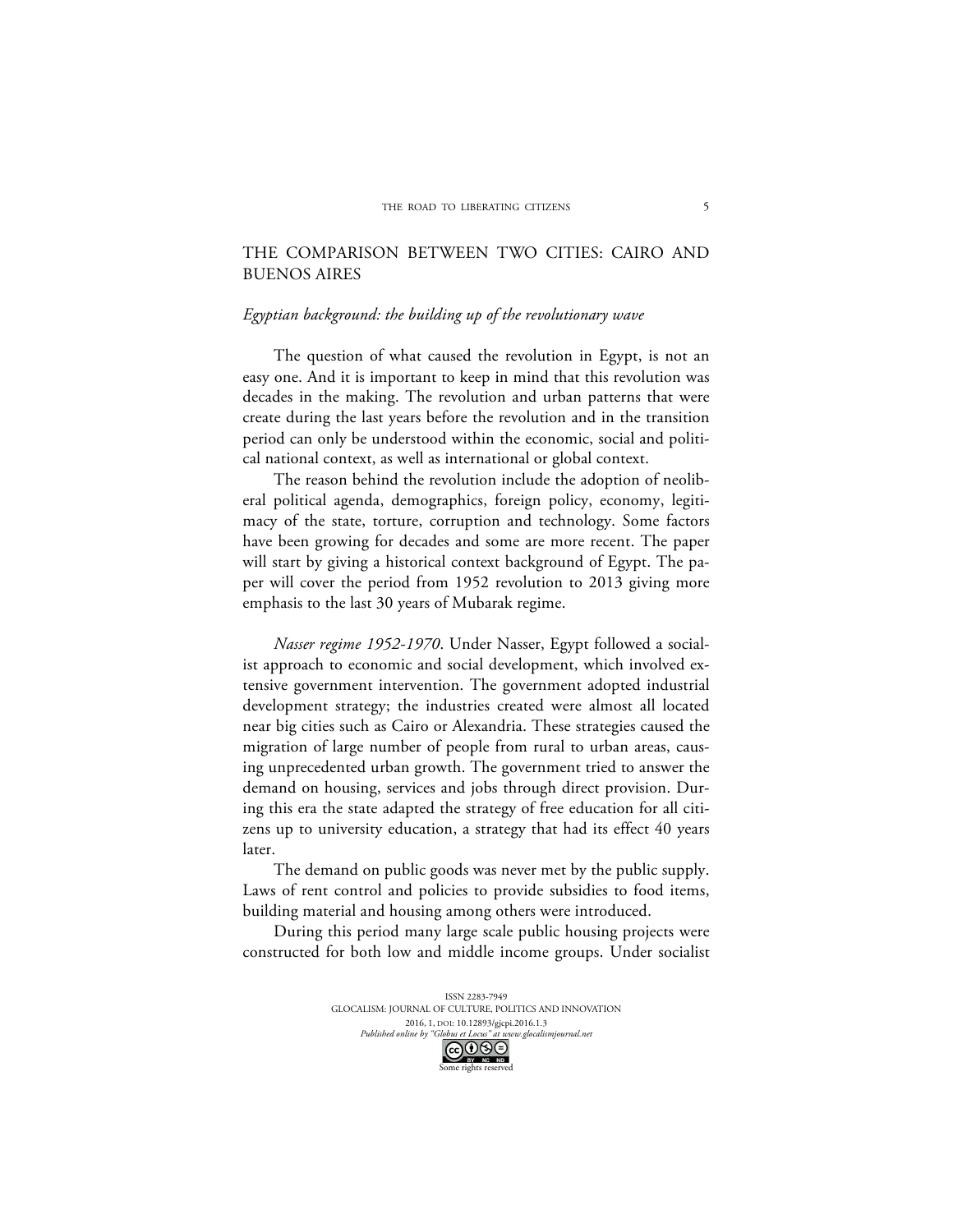ideology the urban planning strategy was to mix different income groups within public housing projects and to include these public housing neighbourhoods within the city and in relation with other housing neighbourhoods. The location of housing projects in many cases had a correlation to industrial zones and during the 1950 and 60 the Public housing and Construction Company was the main player (Shalala 1991). This period also witnessed some rural development programs specially related to education and health.

*Sadat regime 1970-1981.* Under Sadat regime and following the 1973 war the country followed an "open door" policy, although significant levels of government involvement continued. In the late 1970s rent control was released a little and other forms of tenure were introduced to the market. Subsidies to low income groups were also reduced. New projects of site and service and core housing were recommended and implemented with international agencies assistance in many Egyptian cities, it meant a change in the government role from provider of housing units to enabler. By mid-80 under Mubarak the site and service program became questionable due to management and administration costs and construction process. Thus the government by late 80's concentrated on the production of housing units for low income groups of the population. (Shabaka 1991).

During this period new so called "informal" districts emerged especially in Cairo as a consequence of extreme population growth that started in the 60's. These districts were built by the private sectors and developed mostly outside of and without regard of state building laws. Those new informal areas were not planned but informally consolidated themselves as part of the city (El Batran and Arendel 1998).

Sadat adopted a new policy for creating new urban communities in the desert outside of the Nile valley. Incentives were given to the private sector to develop these new towns.

*Mubarak regime 1981-2011.* After Sadat's assassination Mubarak came to power, following the same open door policies. Which were translated to less government intervention in the market, less subsi-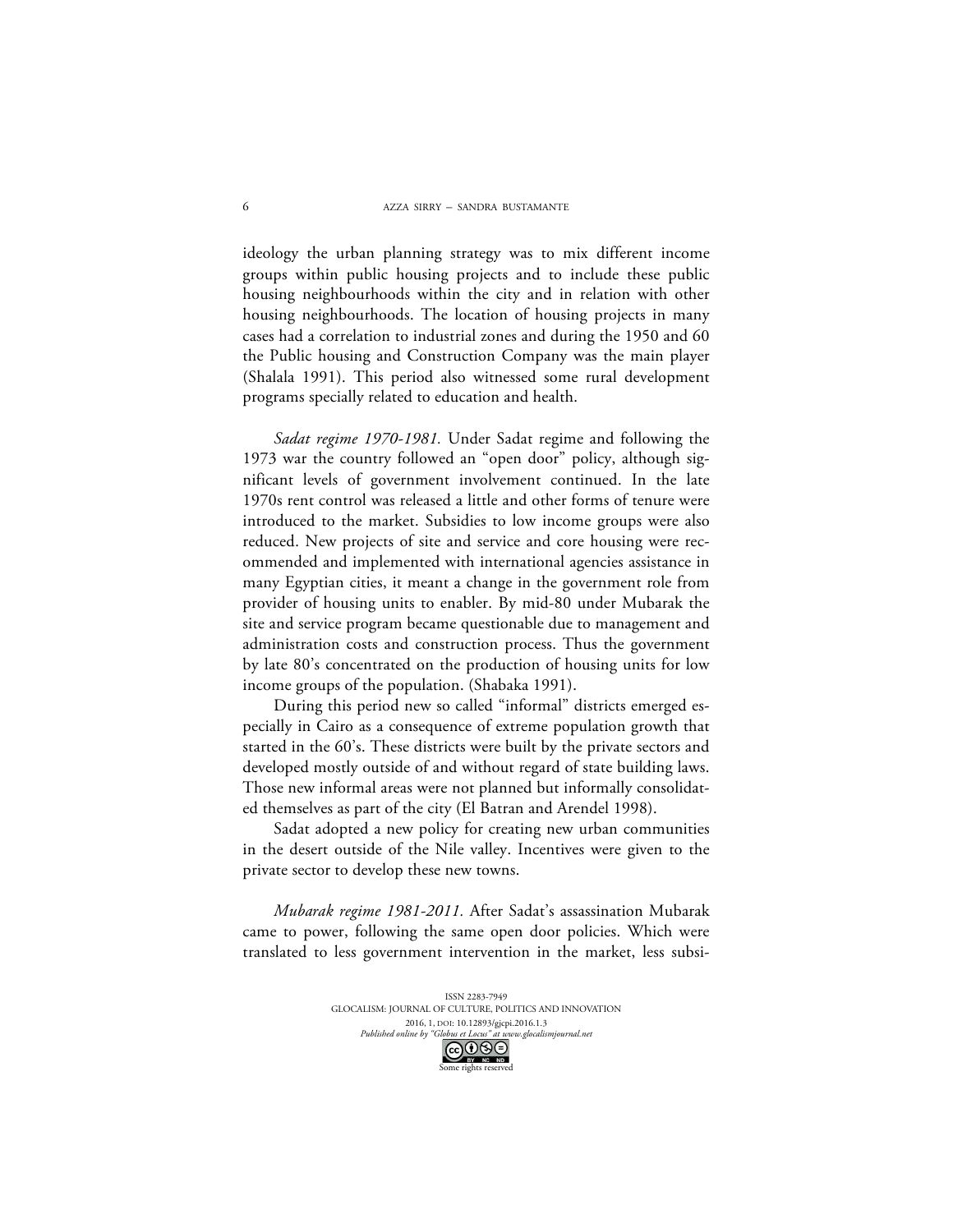dies, more private sector involvement in the provision of goods and services? And during this period the national government started to neglect rural development and the national budget was unevenly distributed between regions.

During the period 1980-1982, a National Urban Policy Study (NUPS) was prepared with the objective of proposing a strategy of a more balance growth among cities of different sizes and across regions. It proposed different scenarios of spatial distribution of population and economic activities, and evaluated the costs of such of each scenario. Evaluating the study years later few of the recommendations were ever implemented.

As the government ideology changed in the 80's towards only providing housing for a small part of low income groups and as central locations became scarce and were too expensive for the government to use for public housing more peripheral locations were chosen for public low income housing and the quality of the housing units and area was reduced.

As a consequence of rapid urban expansion, high population growth rates and government ignorance of housing demand, informal areas that appeared since mid-60's grew rapidly. Also the immigration of Egyptian to gulf states that started in the 70's and increased in the 80's and 90's had its effect on the socio-economic and cultural identity of Egyptian cities. In the 80's the per cent of informal areas in Egyptian cities became significantly big between 40-60 per cent of all urban areas (Sims 2003). In 2005 it was estimated that informal areas were providing shelter for 6.2 million inhabitants in Egypt and that 59 per cent of these are located in Greater Cairo region (Abdelhalim 2010: 3).

In the 90's several studies conducted by international agencies indicated that the way responsibilities are assigned to different agencies and departments within the government in Egypt directly affect the quality and efficiency of the delivery of service and the provision of infrastructure and the urban development of cities as a whole. Thus IMF and World Bank recommendation were that the government needs to undergo structural reform and to shift to new forms of pri-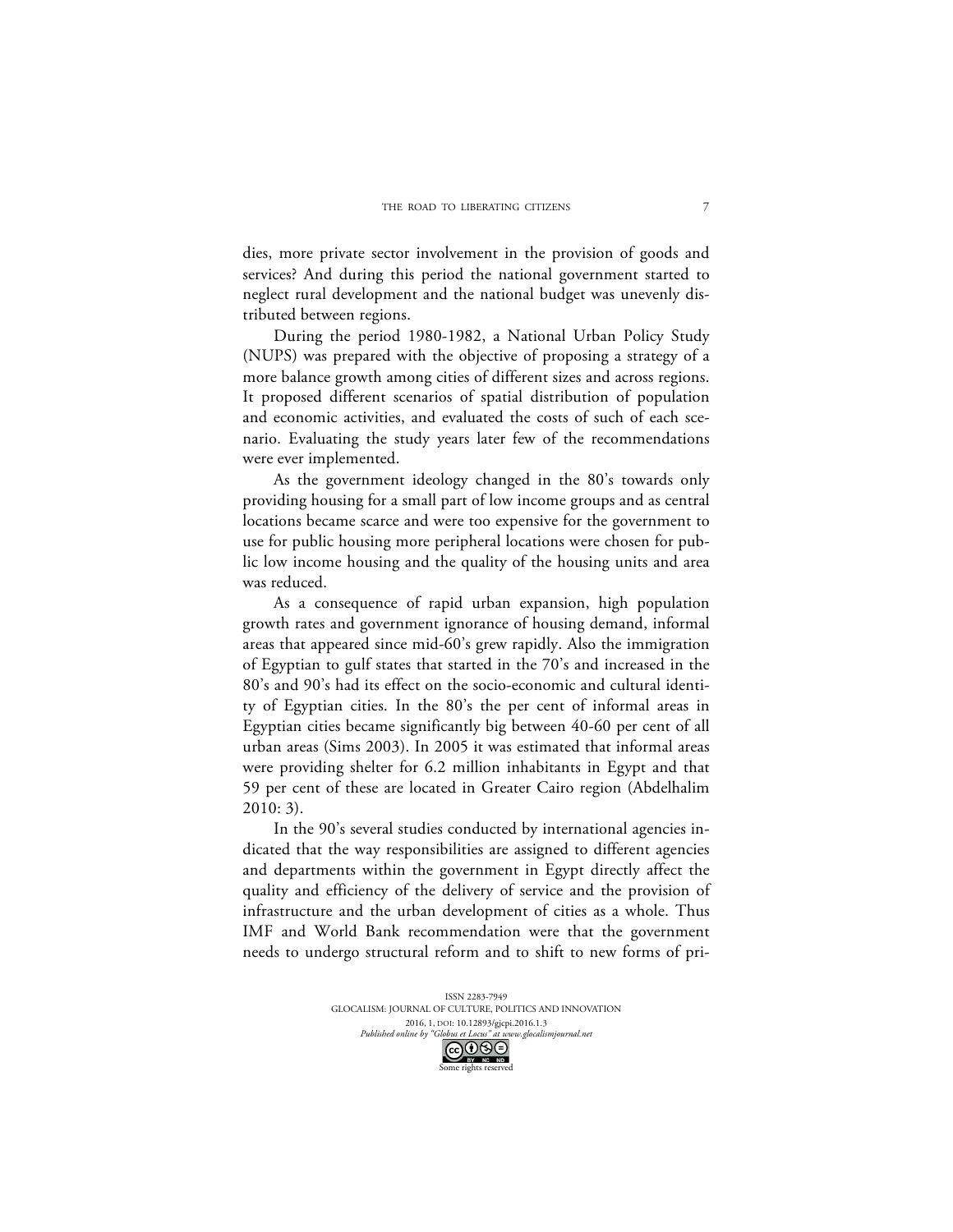vatization and public private partnership in provision of service and infrastructure. These policies meant higher prices of service, and housing especially for the low income groups.

The government of Egypt has embarked in a structural economic adjustment programme and was seriously committed to lift the barriers that hinder private sector participation in the development of the country. Privatisation programmes resulted in the gradual withdrawal of the Egyptian State from several sectors. The public utility sector and particularly the water and drainage as well as solid waste management undergone privatisation and restructuring of the role of the public sector. Also during this period, the government continued the policy of creating new urban cities, with more than 20 new cities. The developers started developing new housing compounds, mostly gated in new towns and along the Egyptian coasts (USAID 2006).

In 2005 within many political and economic "so called" reforms and for the first time a presidential election took place. In his presidential campaign Mubarak promised to build 500,000 housing units over six years, and although much of that number of units were to be built by the private sector and the inhabitants themselves, that target was never achieved (Ministry of housing 2012).

The effect of all these policies on the urban fabric of the Egyptian city, as well as, on the socioeconomic fabric was evident. The city started to split between different citizens according to socio-economic factors and cultural values. As indicated in state of the world's cities report, Bridging the urban divide (UN-habitat 2011) this division in cities is a global phenomenon that stems from inadequate policy making and planning by local authorities and central government alike.

#### *Waves of revolution*

Citizens taking the streets of cities in Egypt is a contemporary phenomenon. In this part of the paper we will give snapshot of the waves of protests when Egyptians went to the street to express their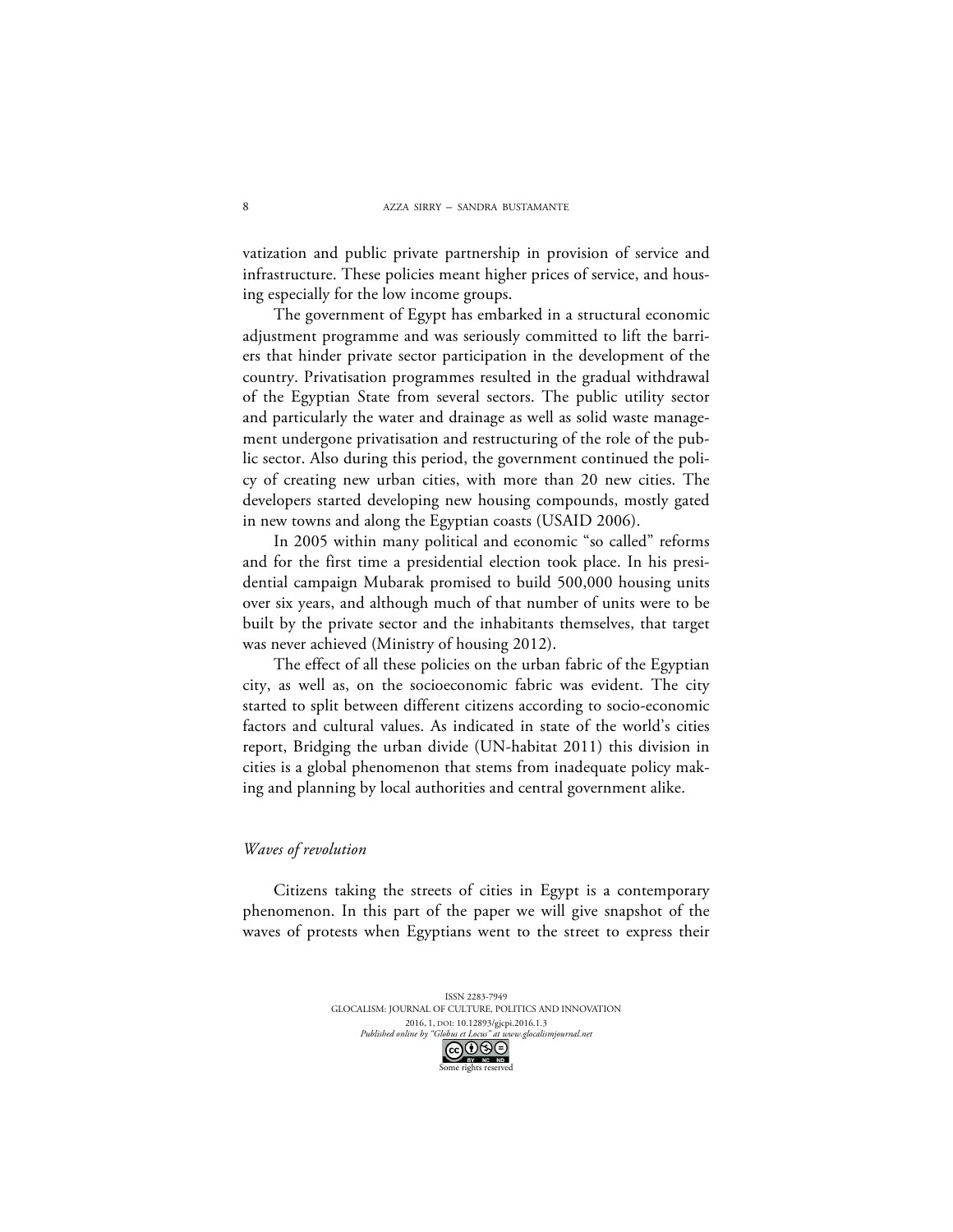opinion, the growing frequency and intensity of such waves in recent years was an indicator of growing dissatisfaction.

Since 1952 during Nasser regime, the Egyptians only went to the street once in 18 years. When Nasser resigned after the defeat of 1967, popular demonstrations called for his reinstatement. Although it can be said that they went to the streets once more to give Nasser the largest funeral in history in 1970.

In January 1977 during Sadat's regime a series of bread riots took the streets of Cairo in protested to Sadat's economic liberalization policy and government decision to lift the price controls on basic necessities. It lasted for two days and several buses and building were destroyed. The riots ended with the re-institution of the subsidies/price control and deployment of army<sup>2</sup>. So this can be seen as the first test of public power over the state after the 1952 revolution.

On February 25, 1986 soldiers of the Ministry of interior went to the street of Cairo to protest against the rumour that their three-year service would be prolonged by one additional year. Again for several days Cairo witnessed riots and several hotels were burnt, these luxuries hotels and their occupiers were see as the contrast to how the ordinary Egyptian lived. The army was on the streets again to try and bring order<sup>3</sup>.

Starting year 2004 and during the last 5 years of Mubarak regime Egypt witnessed several protests and upheavals that increased in number, in size and started to cover more cities beside Cairo.

In 2004 and 2005, an umbrella group of 26 human rights and civil society organizations established originally to protest the US. Occupation of Iraq, protested its bold message to the streets of Cairo and the world: "enough to Mubarak" and "no hereditary rule". They later constituted a movement the "Egyptian movement for change Kifaya", the Arabic word for enough, which became its nickname since 2005 (El-Dein 2004).

During the following years labour movements, women, Nasserist and Muslim brotherhood forces were able to gain some ground in the streets. Theses opposition forms can be seen as the third wave of dissatisfaction in the last 40 years. It shed light on the economic power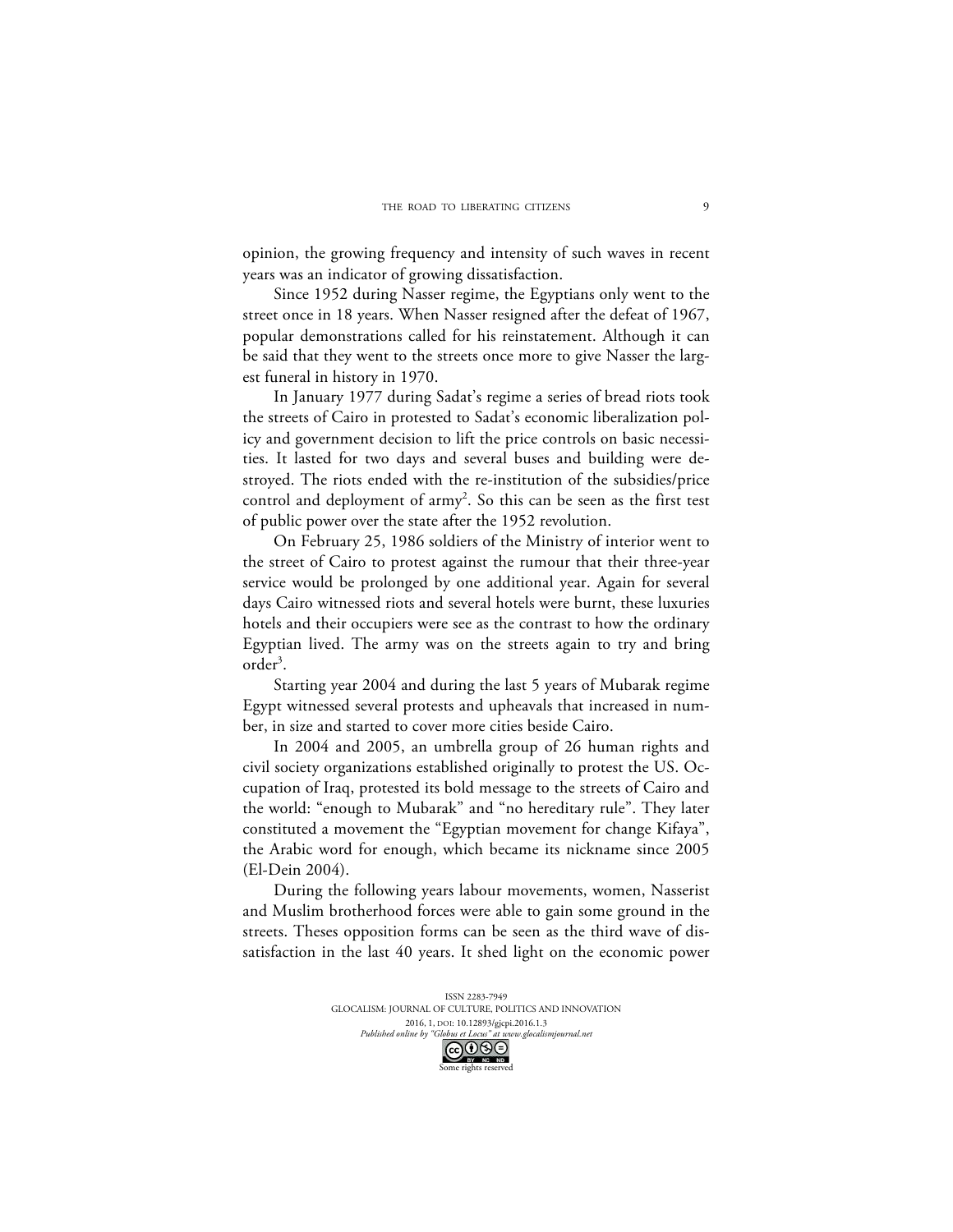structure in urban areas especially in the major cities. Workers dissatisfied with wages and privatization policies. The most famous labour protested happened in Mahala city on 6 April 2008. Activits latter formed a movement called 6 April movement which was one of the callers for 25 of January 2011 protests (Singerman 2009: 9).

Citizens protested against development projects that will relocate them for the benefit of the private sector such as Maspiro downtown project and kasrawia island project. They protested in front of Cairo governorate against unfair compensation, and corruption in distribution of housing units for the relocation of residence of Doweka informal area. Women demonstrated to express dissatisfaction with government policy towards harassment, to name a few.

The state had criminalized the political voices of its citizens by crushing NGO's and social movements by using anti-terror laws and emergency provision to justify the arrests of journalists, scholars and activist (Singerman 2006: 5).

But these movements have established visibility and were ready for the next phase the revolution which happened on  $25<sup>th</sup>$  of January 2011. The final trigger being the November 2010 parliament election which was seen by Human rights groups as the most fraudulent poll ever in Egypt and also the Tunisia revolution.

The January 2011 revolution witnessed thousands of citizens, strangers to each other within just a few days collaborated to build an organized community or a miniature city or village in Tahrir square, with camp sites, rubbish collection system, food stalls, clinic, toilets, artwork galleries, lost and found desk and even some kind of kinder garden. They collaborated after the resignation to sweep and clean the square. Other squares within Egyptian cities had similar arrangements of tasks to provide liveable conditions and to coordinate between different citizens efforts to reach desirable ends. Citizens, men and women, young and old, Muslims and Christians were all involved no exclusion or marginalization. Many though this is the Utopia city we all want to live in. But unfortunately after the removal of Mubarak the dream came to an end. Citizens were waiting for the birth of democracy.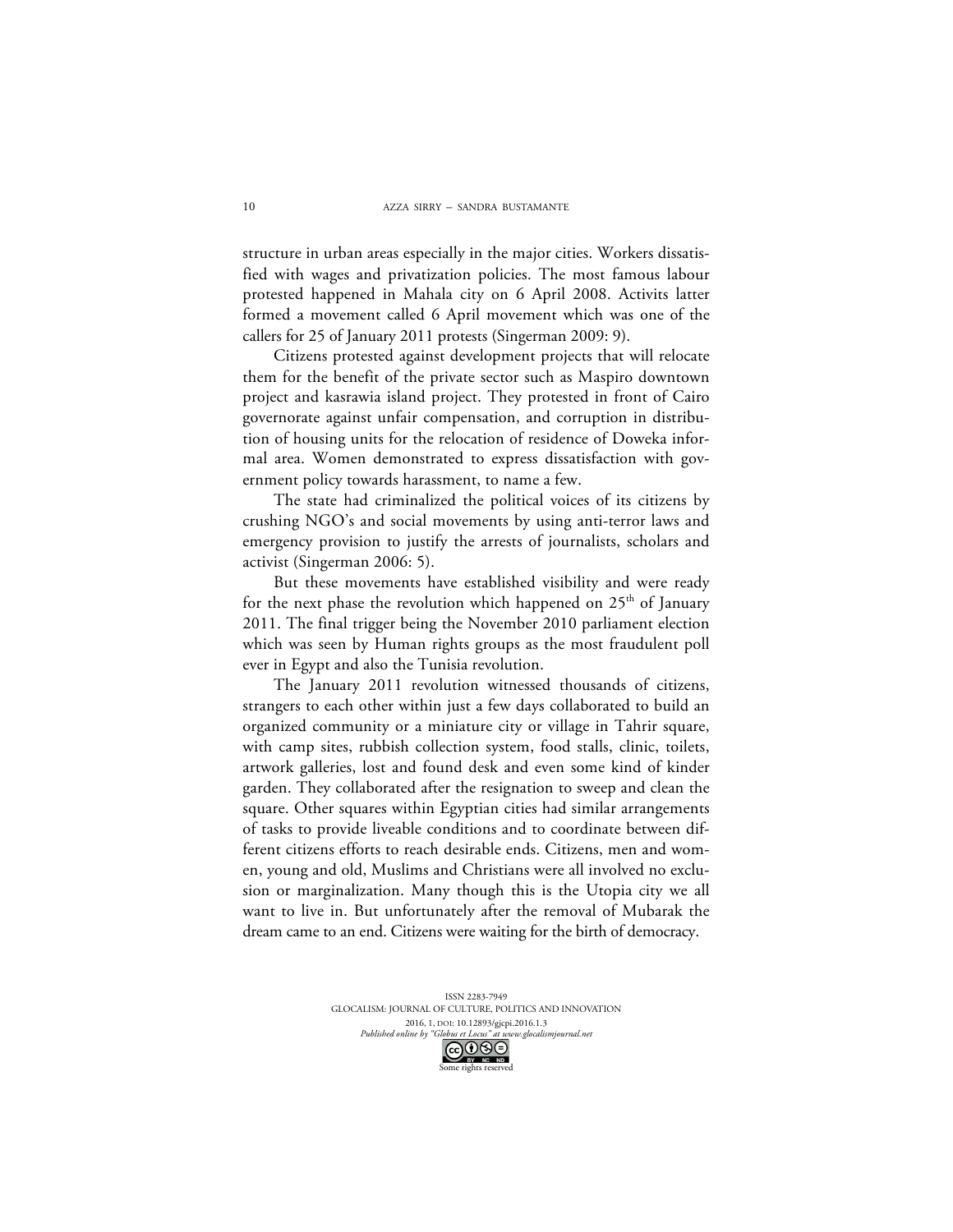## *Demographics background*

So what happened to the Egyptian people during the contemporary period? The population of Egypt grew from 22.56 million in 1952 to 30.083 million in 1966 to 36, 342 by the end of Nasser's regime. In 1981 they reached 45.946 million. In 2010 the average population of Egypt was 78.685 million. Two-thirds of Egyptians are under 30 years. It is also estimated that 2.7 million Egyptians live abroad 70 per cent of them in Arab countries as of 2009 $^4\!.$ 

This explosive mix of high population growth, leading to a "youth bulge", combined with urbanisation, jobless growth partly linked to structural adjustment, and the rapid expansion of university education has produced what the BBC's Paul Mason calls "a new sociological type, the graduate with no future", and each year 700,000 new graduates chase  $200,000$  new jobs<sup>5</sup>.

The vast majority of Egyptians live in the limited spaces near the banks of the Nile. In late 2010 around 40 per cent of Egypt's population of just fewer than 80 million lived on the fiscal income equivalent of roughly US\$ 2 per day, with a large part of the population relying on subsidized goods.

Egyptian transition towards market oriented economy together with rising inflation contributed to the widening of income differentials. Father's background and geographic origins had the largest effect on earnings although the impact of mother's education has risen is recent year. The inequalities of opportunities defer between groups especially in between rural- urban $^6$ .

These demographics along with other physical indicators such as indictors of per cent of population living in adequate housing or per cent of population that have access to potable water, sewage, or service such as schools, and health care clarify the physical environment problem. As Ben Nefisaa puts the term "negligent governance" "to describe the incompetent and indifferent state that had limited success in improving the physical environment and basic service provisions" (Singerman 2009: 8).

> ISSN 2283-7949 GLOCALISM: JOURNAL OF CULTURE, POLITICS AND INNOVATION 2016, 1, DOI: 10.12893/gjcpi.2016.1.3<br>nline by "Globus et Locus" at www.glocalismjournal.ne. *Published online by "Globus et Locus" at w*<br>Googlobus my wear we me rights reserved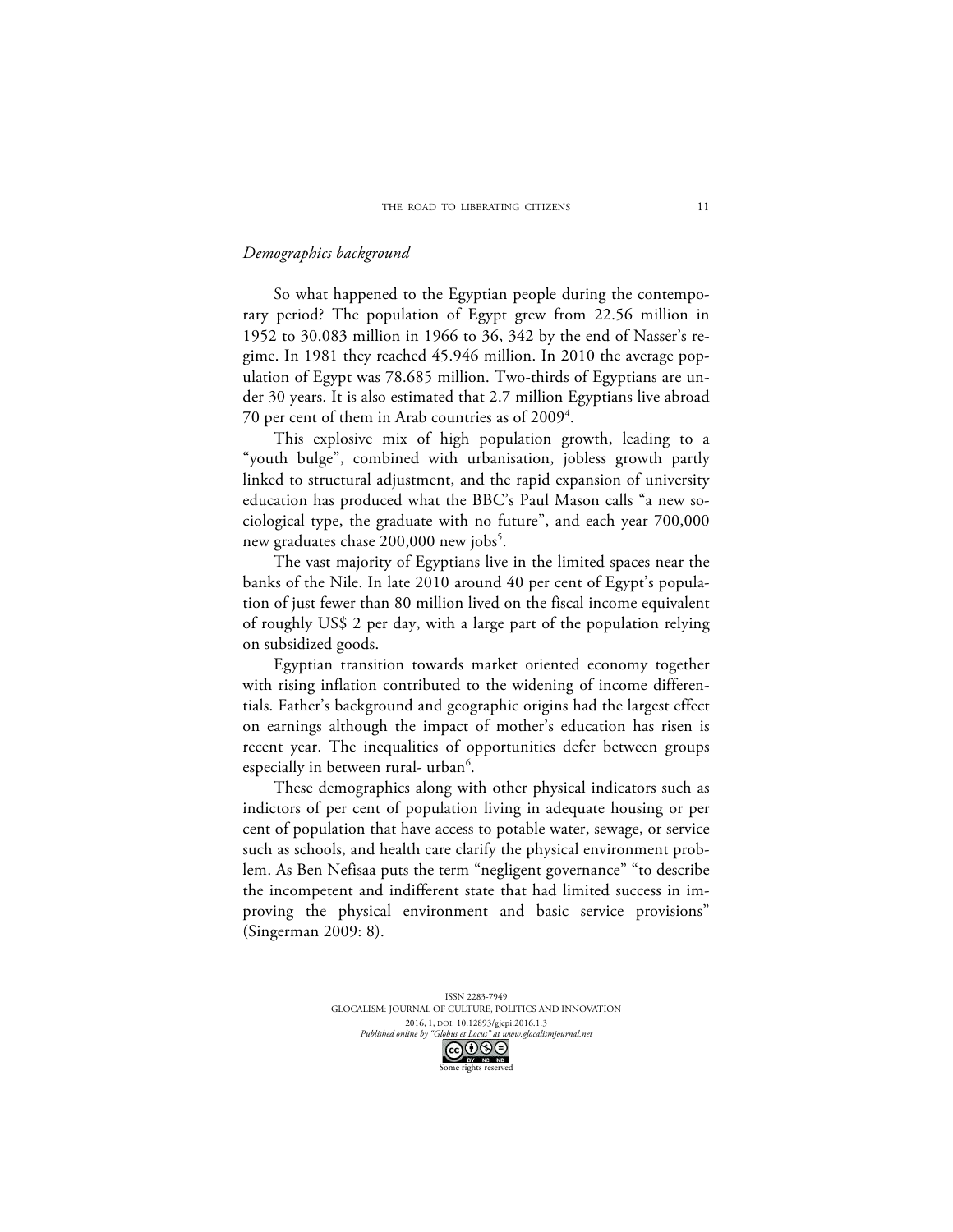New suburbs in new cities around Cairo such as New Cairo and 6 of October received strong support from the government and elite businessmen as well as a group of members of the national democratic party<sup>7</sup>. Public resources that should be used to guarantee the wellbeing of all inhabitants by providing public services, infrastructure and urban development projects that prioritize social, cultural, and environmental interests of the community has been used instead to pave way for private sector projects in these new cities with its new gated communities or private development. The national Budget items of spending has several bias, urban bias, formal/informal bias, military bias as well as less spending on education, research and health. This was translated into city fabric and the village Fabric as well.

#### *The city / the physical environment*

The city can be seen as a text that is continuously being rewritten and reconstructed. It is the image or face of political and economic policies. It is a place where every change in the political, social economic factor gets manifested. And given Kevin Lynch's image of the city is formed by paths, edges, districts, nodes and landmarks. We can see the changes in the image of a city like Cairo through the changes in the components of the image. The paths or streets and sidewalks dominated by cars, motorcycles, tok tok, and minibuses and sidewalks occupied by informal uses and activities. Physical expansion changing patterns of neighbourhoods. No clear edge to the city or between neighbourhoods forming rural urban continuum. Great squares and land marks of past eras are neglected new landmarks of different group of citizens is introduced to the scene mainly shopping malls and high rise commercial building. Thus the image of Cairo city has changed to reflect the changes of the community. The product of such demographics and economic policies is the expansion of mega cities such as Cairo. And the growth of dissatisfaction with government among urban dwellers. And as Hirschman states in his book *Exit, Voice and Loyalty*, citizens were loyal and patient with the state then they tried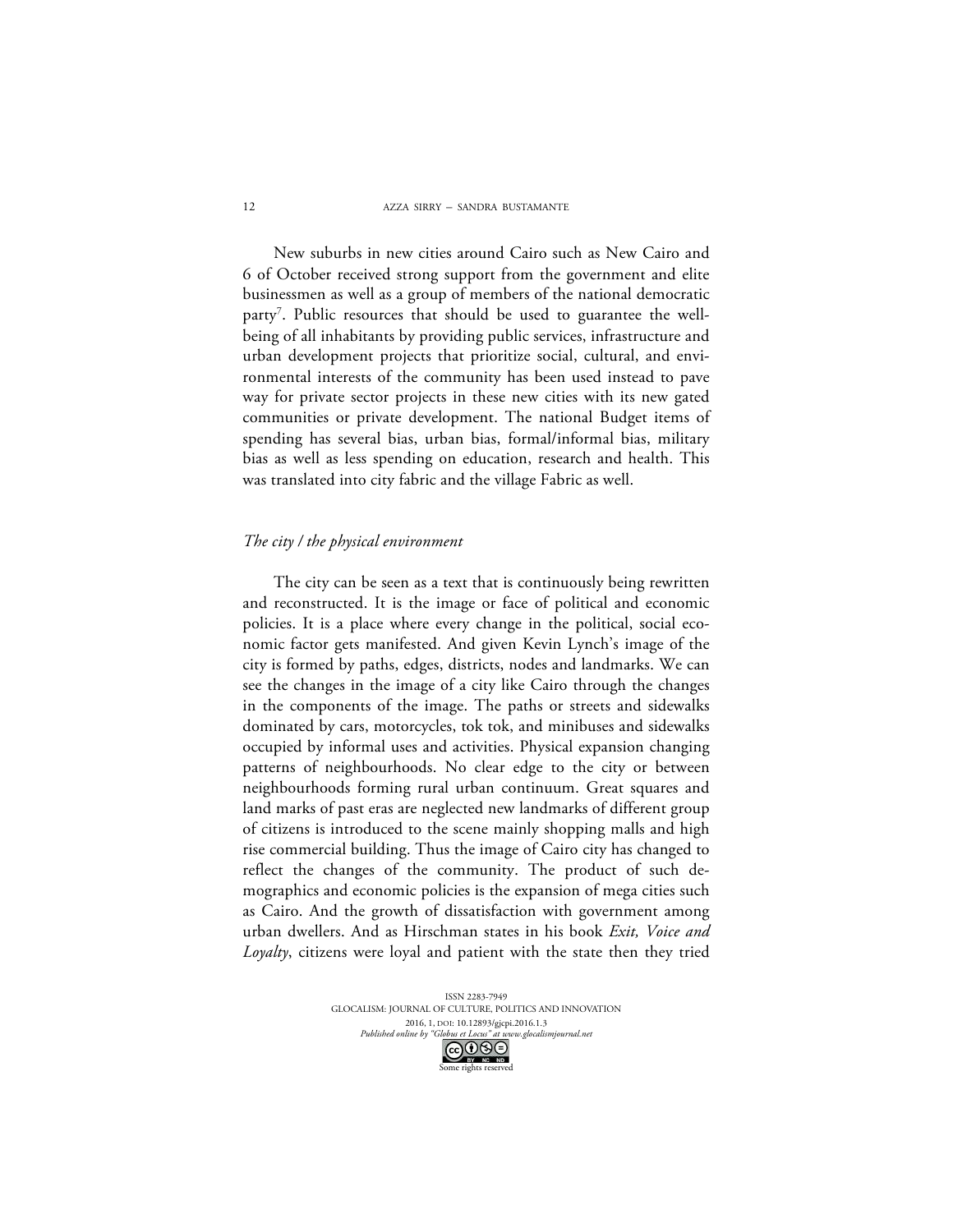through protest to express their feeling of dissatisfaction with bad governance for the last several years, then they exit the system discard the government laws, regulations and take things into their own hands. Egyptian urban areas and to a less extent the rural areas are witness of citizens exiting the state or discarding its laws. This is manifested in the growth of informal areas, informal economy, commercial activities occupying streets, and sidewalks. Informal practices include encroachment of sidewalks such as cafes, tea stands, food stalls; extension to shops outside their premises, temporary street vendors and informal use of parking lots (Ravazzoli and Torso 2013: 4).

Cairo old CBD areas around the famous Tahrir square surrounded by famous French style buildings lost its importance as centre. Losing many of its multi-use, dynamic spirit. Many commercial, business and many of its residence immigrated to the more suburban centres, leaving behind only less expensive commercial uses and some industrial use and leaving the streets to whoever wants to occupy them. Cairo CBD started to transform from a vibrant all day centre that attracted all classes of citizens to a centre that attracts low income groups and that is almost dead at night. The right to the city was translated into the right to do what you want outside the sphere of the state rules and regulations especially in informal areas.

On seeing the change and releasing the real estate potential of Cairo CBD the government adopted a strategic urban development plan for greater Cairo region, called Cairo vision 2050. The vision was to transform Cairo into a global, green and connected city. And to resume the city's physical and architecture splendour and to eliminate slums<sup>8</sup>. The plan was see by its critics as a gentrification approach to Cairo's development. And that it was one of the roots of the revolution. As the urban plan if implemented would have meant thousands of low income groups being relocated from inner city to marginal locations.

Cairo is a city of contrasts, a city contested; Singerman in her book by the name *Cairo contested* tries to understand what happened to the city and to underline the fact that the process of neoliberalism provokes struggle and increase stratification, inequalities, hierarches,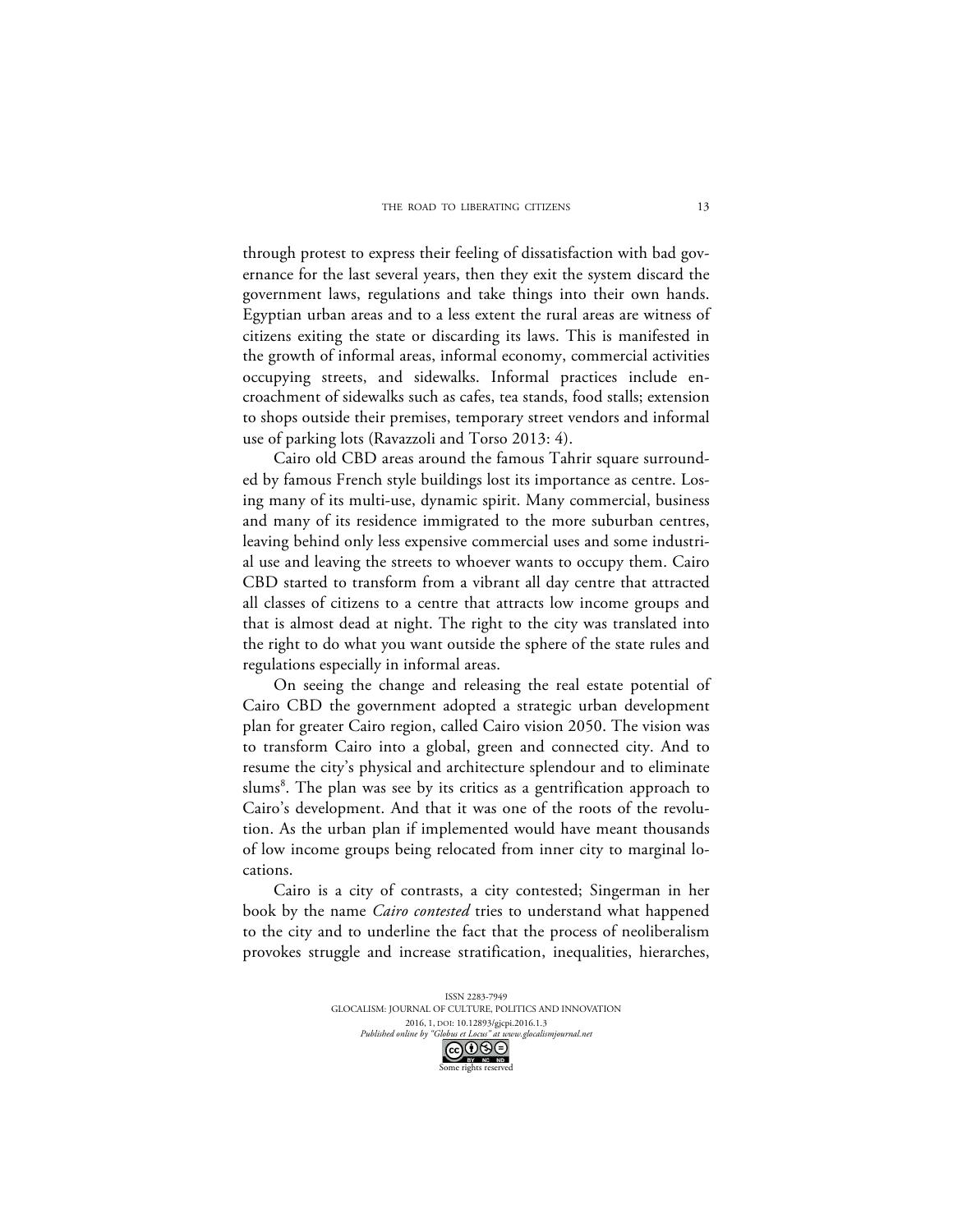and differences among Egyptians. And that in the last 30 years the growth of the private sector enhanced by the favourable regulatory framework has increased the value of land and real estate and thus increased also speculation (Singerman 2009: 6).

Egyptian cities in the second millennium are dominated by marginalized areas, marginalized citizens. Citizens that face the dilemma of survival and solidarity. They see the non-existence of legal way to face government decision with regard to relocation, housing, equity in jobs, and equitable subsidy. Through the media they see ads- brochures of gated communities reflecting neoliberal new community norms and social values which add to their frustration. A city that on one hand lacks adequate housing and on the other has empty housing units that lacking residence<sup>9</sup>.

So who's city it is, that of the dominating elite or the majority of citizens. Whose judgment of taste and whose definition of social accepted behaviour or urban accepted norms should the politician and planners adopt for the city. It is now unclear. But the revolution indicated that both planners, politicians cannot go on business as usual.

As one of the questions that is raised by the paper is how to liberate the citizens but still govern the city and not reach the point that citizens exit the system, discard laws and the state has no power over the urban fabric whether buildings or streets.

As to public space the birth place of the revolutions, were it is Tahrir Square, or other open spaces chosen by city residence for their protest, as a symbol of freedom and democracy. Will planners and politicians plan for the continuity of existence of such public open space as an agora for the citizens in a democracy or will they try to avoid the existence of such places that can accommodate hundreds or thousands of citizens.

What about the international dimension of any city in a globalized world? Modernity versus vernacular, two cities, what should the future democratic city be like.

As Jan Jacobs argued for the importance of diversity in public life of the city, it is the most effective place for socializing future generations and for the exchange and contrast of knowledge, experience and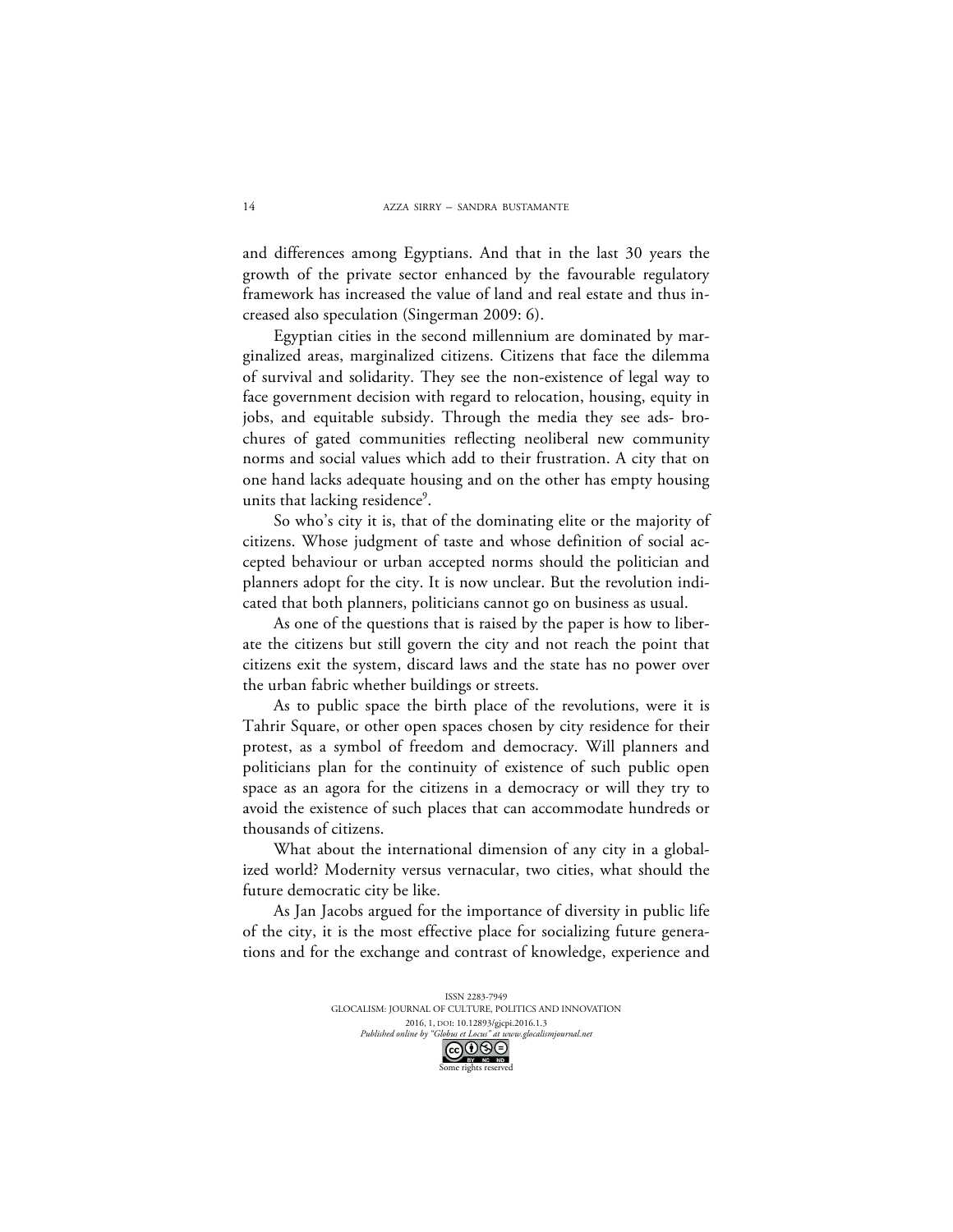information with other diverse social groups which also could perpetuate trust and unity. She sees diversity as the key factor of success of a city; she argues that urban diversity provides a more favourable environment for economic development than urban specialization (Jacobs 1961: 6).

The researcher agrees with Jan's opinion but only when there is a democratic rule, were each citizen feels he has equal rights and obligations only then can diversity be a positive experience and mean for innovation. And as Egypt during the two transitions period has not witnessed this yet, so the city is out of control. Everyone is taking advantage of the collapse of state's authority were it be citizens who want to build houses, drivers who want to park, drive in streets, merchants who want to use the street to sell their products and so on. For year the Egyptians were detached citizens, but since the revolution and after their participation in the protests, they all became involved. The number of movements, parties, Ngo's formed since 2011 is striking.

The question is then how to have good governance and citizen's participation in city management. Under dictatorship regime central governments rule the nation and its cities little is left for even local government, let alone citizens. As Egypt has a long history of centralized government any attempts to decentralize the government has been UN effective. But after the revolution many argue that good governance should start by decentralization give more power to local elected government that can be accountable to its citizens.

In the state of the world cities report it is stated that the remedy to bridging the city divide is in eliminating the barriers preventing the access to land, housing, infrastructure and basic services and facilitating the participation of citizens, and the paper can't agree more (Unhabitat 2011).

We need the city created in Tahrir a city of equality, responsibility, freedom and justice. Taking from the right to the city charter that tries to identify; the principles and strategic foundations of the right to the city, the principles that deal with planning and management of the city. Along with the principles of sustainability and right to public information. These principles safeguard the full exercise of citizenship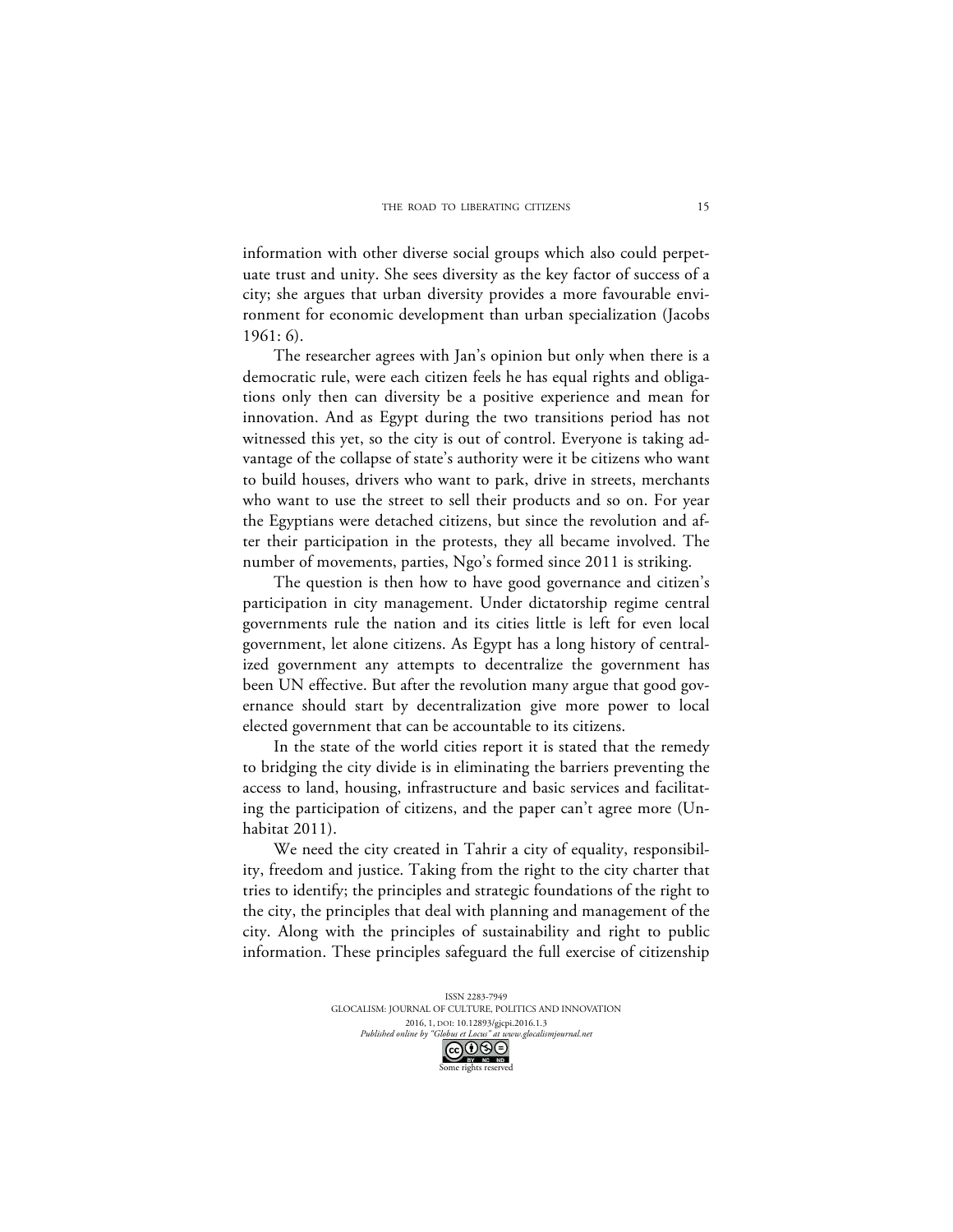and democratic management of the city and ensure equality fights discrimination (World social forum 1995).

## *Buenos Aires background: authentic citizen participation*

*Argentine background: the symbolism of public spaces during the military and democratic governments.* Traditionally, in Argentine cities such as Buenos Aires, the public space was conceived as a place for expression and social appropriation par excellence. It is the space that houses the passing of everyday community life and gives identity and character to a city, which allows to recognize it and to live in it. It is the site that preserves the memory of its inhabitants in their natural, cultural and heritage sites.

These spaces have variety of shapes, sizes, functions and environmental characteristics. However, the public space is perceived as an empty shape, i.e. formed by the buildings and elements that surround it, where people circulate meet and interact, etc.

In Argentina, since the birth of the nation, one public space took on a special meaning: Plaza de Mayo. From the 25th May of 1810, when the Patriots clamoured for independence from Spain until 17th October of 1945, when the "people" demanded the return of their leader Juan Domingo Peron. Over time, this public space became important as a measure of claim against the military government (in 1955, 1966 and recently in 1976), following the outbreak of the social movements of "Madres de Plaza de Mayo" and "Abuelas de Plaza de Mayo". It is also a place where the citizens showed their disagreement with the military governments and the economic measures that increased inequality in Argentina. From 1983, the arrival of a democratic government allowed the citizens to give another role to the public space. It was a place of manifestation of common interests and the appropriation of an iconic identity that interacts with the construction of a new nation, a people's movement and human rights claim. This is an interesting example of the institutionalization of the social space that contributed to the construction of Argentine identity.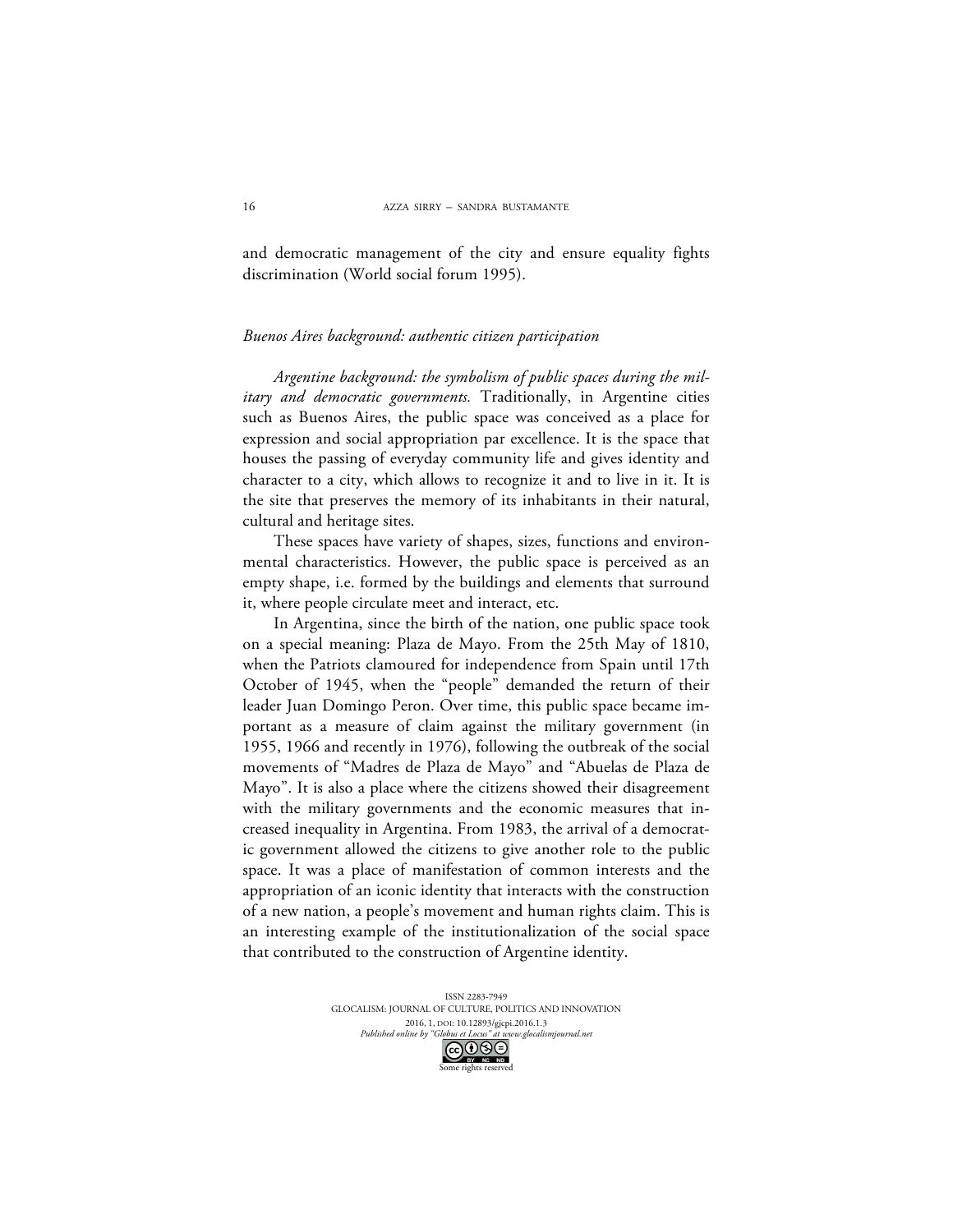*Waves of revolution: military coups.* In 1955 Peron was defeated by a military revolution. A few years later, in 1966, after a brief democratic period a new "coup d'etat" introduced a new military government. Under the Juan Carlos Onganía government, the violent civil conflict haunting the country increased. In 1969, there was severe unrest in the city of Córdoba, the "Córdobazo", an uprising that heralded the end of Onganía's presidency. In 1970, General Alejandro Agustín Lanusse seized power and opened the country to free elections, which were held in March 1973. Juan Domingo Perón, who had already been president of Argentina from 1946 to 1955, was re-elected after he returned from exile in 1973. After his death in 1974, his second wife Isabel occupied his office until she was deposed in a coup by officers under the leadership of General Jorge Videla in March 1976.

In the "Dirty War" of this new regime, a campaign of destruction began against so called left-wing workers, unionists, critical intellectuals, and journalists. Many students were also targeted. When their mothers protested on the central "Plaza de Mayo," demanding information on the fate of their children, they exposed themselves to mortal danger.

According to official statistics, around 13,000 opponents of the regime were killed or disappeared without trace under the bloody military dictatorship. It is the "Process of National Reorganization", which ruled from 1976 to 1983. Rather noteworthy is the fact that nearly 70 per cent of the disappeared were abducted in the privacy of their homes or while peacefully assembled at work.

The Argentine regime subscribed to a doctrinaire version of monetarist or free-market economics found throughout the Southern Cone region of Latin America at the time but by no means universally adhered to elsewhere (Sheehan 1987; Vergara 1984). The Argentine military's monetarist economic team, like most in the region, was obsessed with what they perceived to be the excessive expansion of the state's economic functions. The state, in their view, had wrongly assumed the burdens of subsidizing poorly run firms, retaining unprof-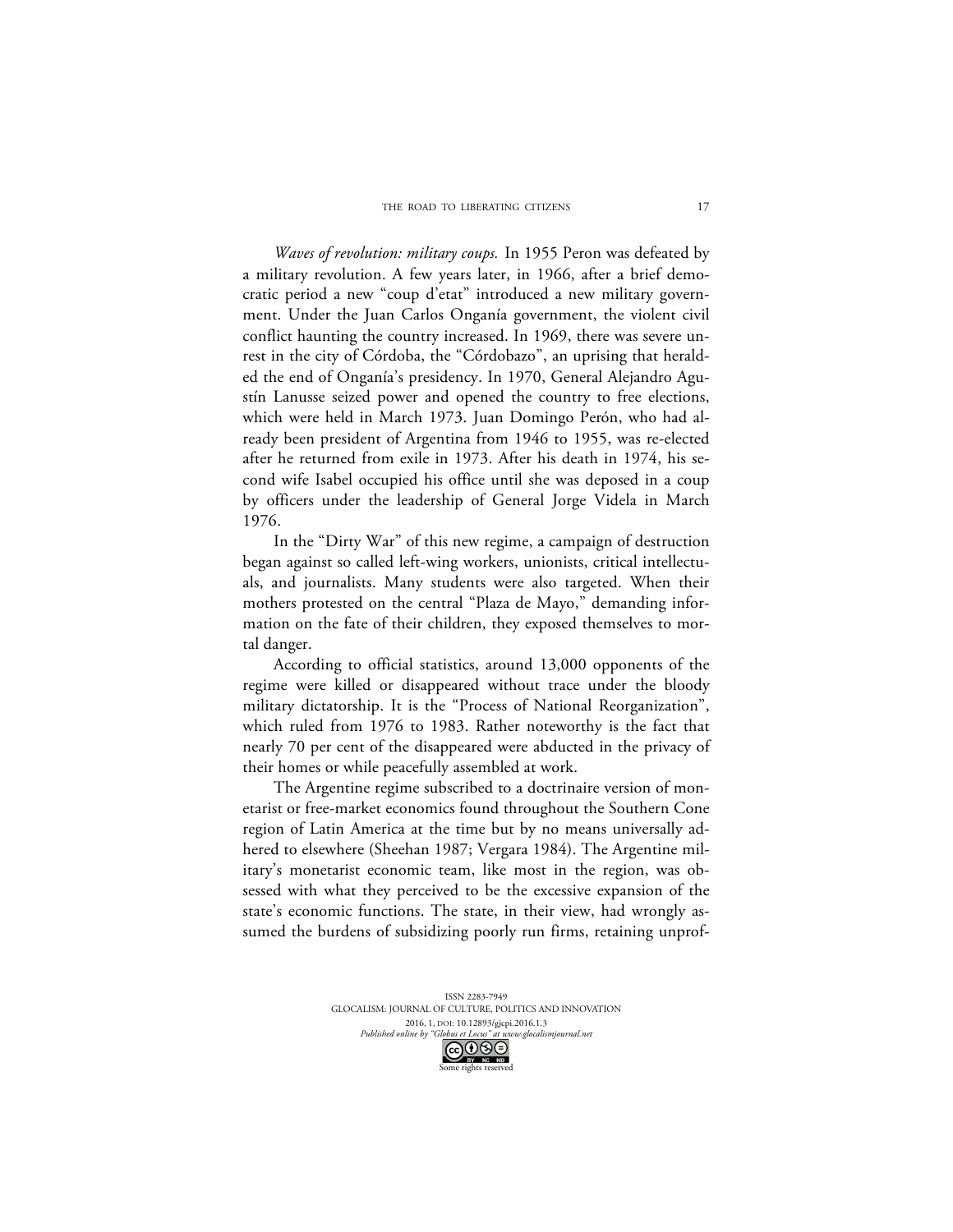itable state owned enterprises, and preserving and expanding public sector employment sanctuaries.

In this context, urban processes initiated under military dictatorship or urban effects of many policies of the dictatorship, are interpreted by many authors as a bad policy regarding ways of intervening in the city previously.

Torres (Torres 2006) identifies major periods of economic, demographic and social change in the processes of spatial structure of the city of Buenos Aires. For him, 1980 is a time of changing urban trends in several ways. The context of structural crisis of the eighties means "new strategies to overcome the crisis in which the local (municipality, neighbourhood, square) is privileged, the operational (requiring little investment ventures) and the person managing (new actors, self-help groups)" (Torres 2006: 13). The contrast with the previous period, characterized by elaborate on big plans unrealized, occurs in the actual application that had these instruments. Periodization of Torres seeks to explain major socio-economic periods that involved different structuring of urban space, in this sense his periodization does not conform to policy temporalities.

Meanwhile, Oszlak (1982, 1991) analysed a series of urban policies carried out by the last dictatorship from different government spheres revealed the enactment of a new conception of the hierarchy of urban space from manifest expulsion of sectors popular (eradication of villas and holiday liberalization). The aim was to shape the city as residential services, driving industry, prioritizing and implementing automotive movement a lot of green space. In this line, Oszlak (1991) points out the conception of social order that sustained the dictatorship, as one of the great political guidelines that apparently isolated and organized various measures immediate purposes. Old projects could be executed, while the sectors that historically have slowed lost responsiveness in the context dictatorial.

The period of the dictatorship is characterized by a certain architectural language, linked to repression and control, dislocating the works of their own traditions. There is another point of agreement linked to the ability of the military government to realize a lot of pro-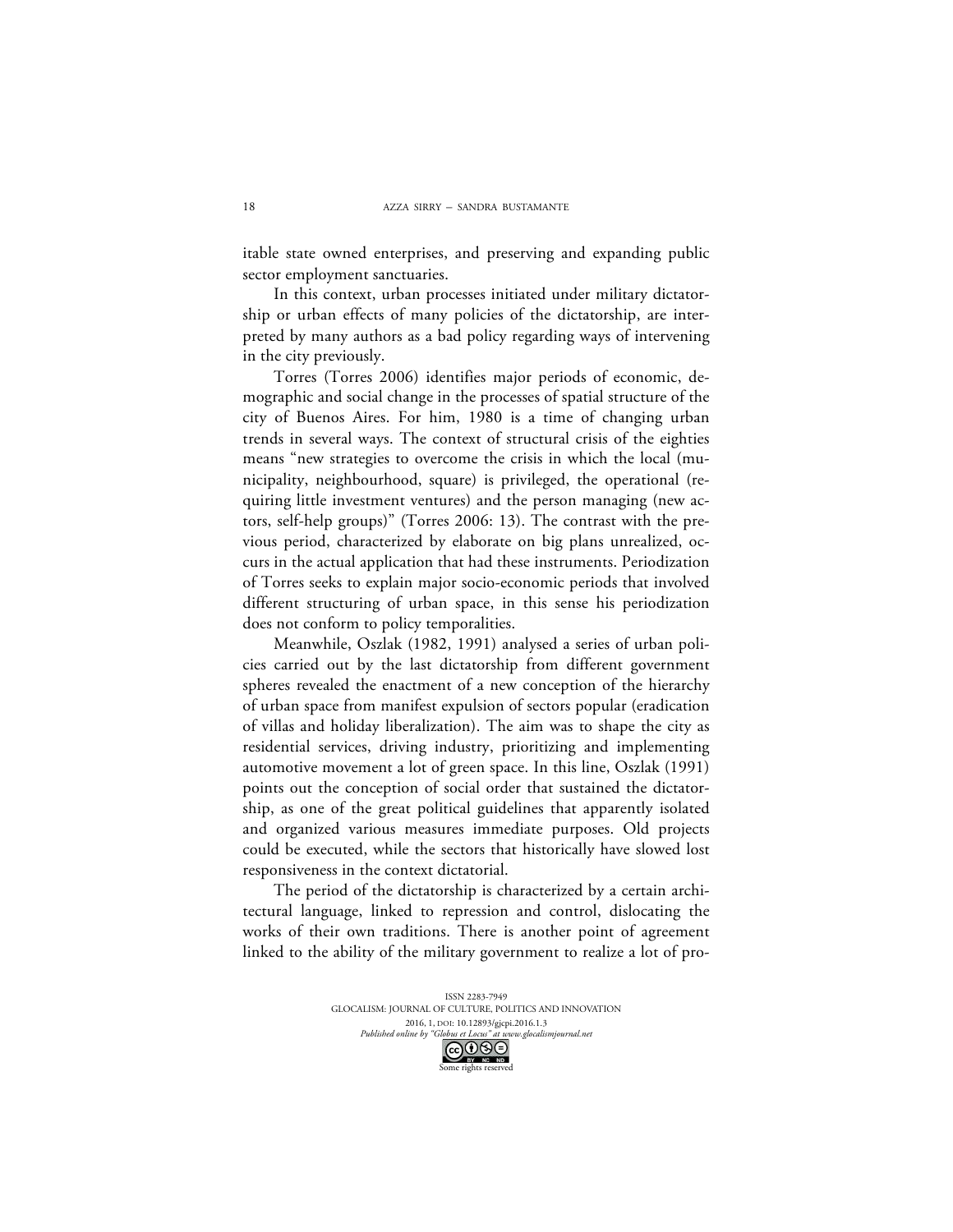jects that produce drastic changes in the urban space, which came to fix old problems. There was a change in philosophy of the urban space from the ambition of an ordered and hierarchical city of the dictatorship to a city open to participation during the democratic period.

*The return of democracy*. Democracy returned to Argentina in 1983, with Raul Alfonsin of the country's oldest political party, the Radical Civic Union (UCR), winning the presidency in elections that took place on October 30, 1983. He began a 6-year term of office on December 10, 1983. The UCR-led government took steps to resolve some of the nation's most pressing problems, including accounting for those who disappeared during military rule, establishing civilian control of the armed forces, and consolidating democratic institutions. However, inability to resolve endemic economic problems eventually undermined public confidence in Alfonsin, who left office 6 months early after Justicialista Party (PJ) candidate Carlos Saul Menem won the 1989 presidential elections.

President Menem imposed peso-dollar parity (convertibility) in 1992 and dismantled a web of protectionist trade and business regulations and reversed a half-century of statism by implementing an ambitious privatization program. These reforms contributed to significant increases in investment and growth with stable prices through most of the 1990s. Unfortunately, persistent allegations of corruption also accompanied many of the reforms, eventually undermining public confidence in the government and economy. Neither Menem nor his successor President Fernando De la Rua, who won election in 1999 at the head of a UCR-led coalition of center and center-left parties known as the "Alianza", were able to maintain public confidence and the recovery weakened. After a 4-year depression, the country ended in a financial panic in November 2001. In December 2001, President De la Rua resigned.

After a period of political turmoil and several provisional presidents, a legislative assembly elected Eduardo Duhalde (PJ) President on January 1, 2002 to complete the term of former President De la Rua. Duhalde – differentiating himself from his three predecessors –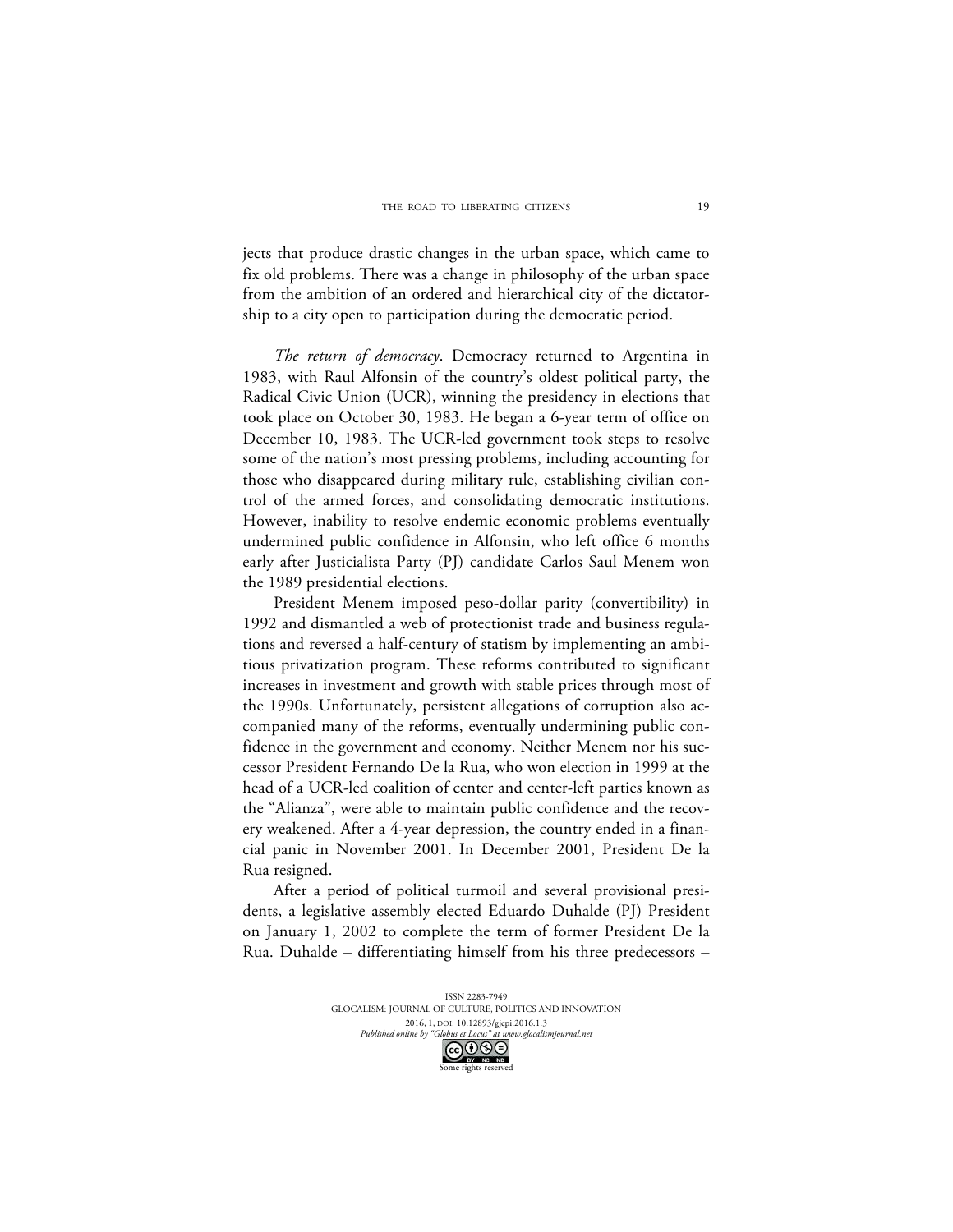quickly abandoned the peso's 10-year-old link with the dollar, a move that was followed by a sharp currency depreciation and rising inflation. In the face of increasing poverty and continued social unrest, Duhalde moved to bolster the government's social programs and to contain inflation. He stabilized the social situation and advanced presidential elections by 6 months in order to pave the way for a new president elected with a popular mandate.

In December 2001, Argentina experienced a decisive crisis. A financial collapse accelerated: a massive flight of capital and a popular insurrection forced the resignation of national authorities. This insurrection opened a space for the reinvention of the politic, the "asambleas barriales" constituting one example of this. They occupied the public space to discuss and find a solution to economic crisis. The revolution and urban patterns that were created in the period can only be understood within the context of increased economic and political and social polarization marginalized areas/marginalized citizens.

In 2003, Nestor Kirchner won the elections and focused on consolidating his political strength and alleviating social problems. He pushed for changes in the Supreme Court and military and undertook popular measures such as raising government salaries, pensions, and the minimum wage. His "national and popular" government put its axis in employment to end poverty. But he could not finish with their plans of social welfare. A great part of the Argentine urban population remains in poverty. Social housing was built but it was not enough. Argentina's population along with thousands of Latin American immigrants (mostly from Bolivia and Paraguay) settled in the "slums" spaces that became a labyrinth where only a few could enter, without any urban control. Sometimes in the city center (i.e. Villa 31 in Retiro).

Kirchner announced in July 2007 that he would not seek reelection and backed his wife, then-Senator Cristina Fernandez de Kirchner, as the candidate to succeed him. Fernandez de Kirchner won 45 per cent of the vote in the October 2007 presidential election and was overwhelmingly re-elected on October 23, 2011, winning 54 per cent of the vote. The autonomous city of Buenos Aires was led by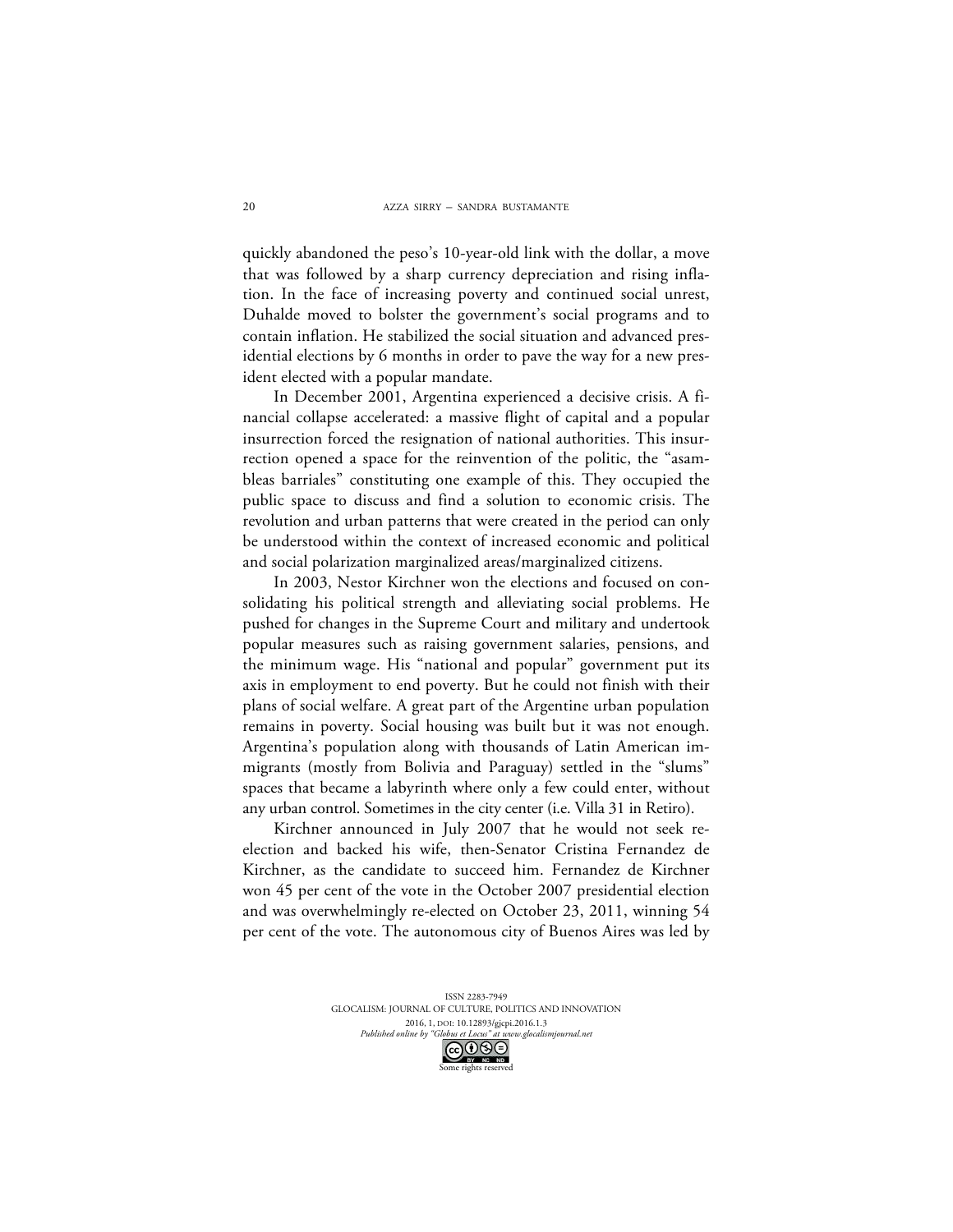Mauricio Macri, from the PRO, a force of the opposition to Fernández de Kirchner.

#### *Demographics background in Argentina*

The city of Buenos Aires can also be seen as a text that is continuously being rewritten and it is the image of political and economic policies. Argentina has a real people's concentration in cities. According to the latest census, 9 out of 10 people live in cities (92 per cent).

In Argentina since the '80, especially the Metropolitan Area of Buenos Aires significantly grows their population. The city of Buenos Aires recorded the fastest growth in 40 years, more than 115,000 new residents, having lost nearly 200 thousand in the previous decade, says a report by the Local Urban Observatory Buenos Aires Metropolitan of the University of Buenos Aires.

A point of concern is land use. In Buenos Aires there are 390,000 empty homes. And the housing deficit is 130 thousand households, an absurd inequality. There's a predominance of investments in highways and towers. The resources are focused in these enterprises that form a network of very selective range neighbourhoods. Buenos Aires grew in population, especially low-income, and those people needed houses to live in, a problem not solved.

This city was historically shaped like an European city, with a "compact" (Prévôt 2002) or " intensive" growth (Tella 2005: 6), where the population groups of middle and high income were located in the central areas. However, this growth trend was modified from the last quarter of the last century and particularly in the "nineties", a period in which the European growth model of "open city" was replaced for the American model of "closed city" (Svampa 2001: 14). For example, the increasing expansion of urban land which is organized from major highways (Ciccolella and Mignaqui 2009) and by producing "spaces of capital accumulation".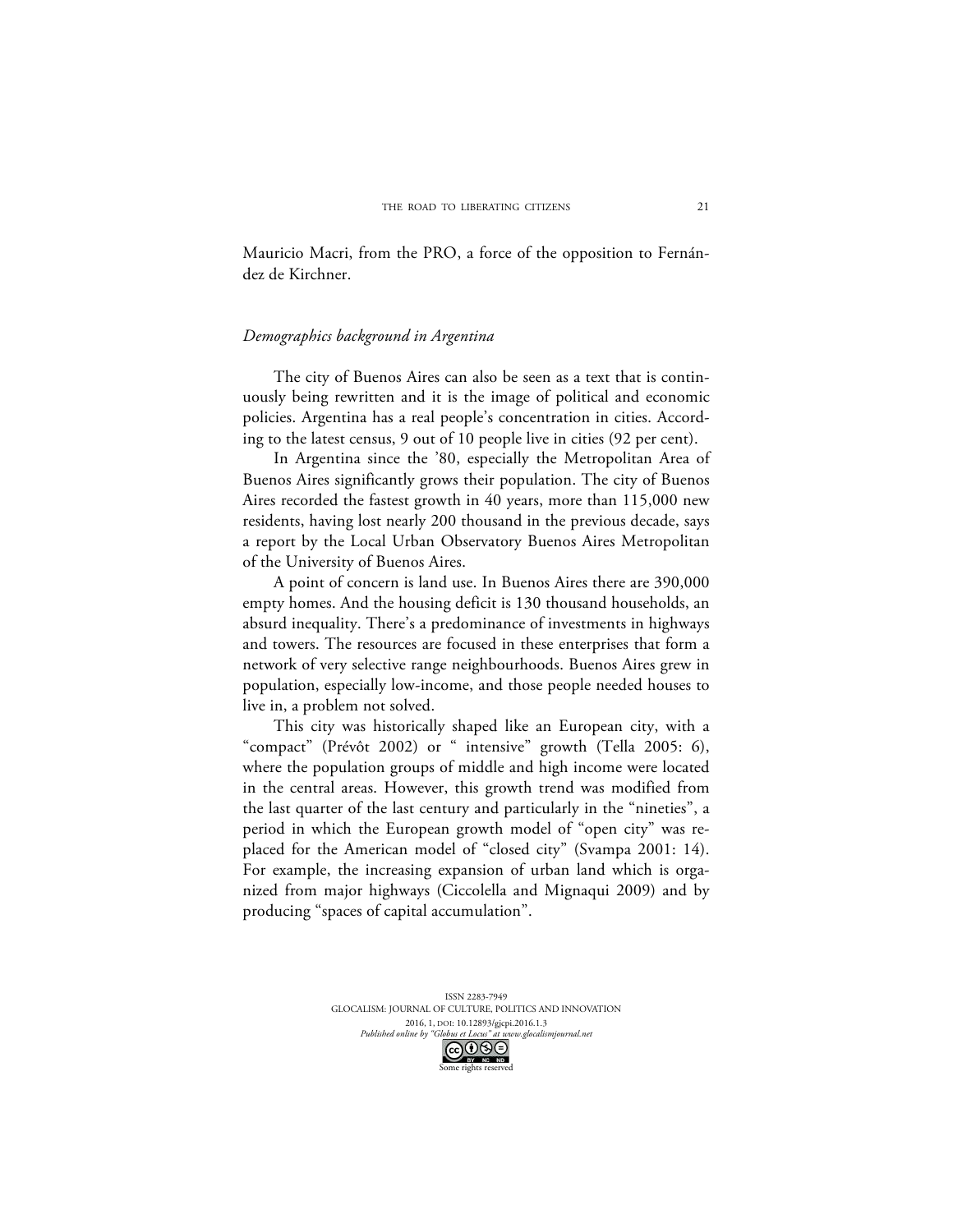# *The city / the physical environment*

The city of Buenos Aires is a place where every change in the political, social and economic spheres gets manifested. There is general agreement in the field of urban studies in the last fifty years that the city of Buenos Aires has undergone profound changes. This perception is consistent with an international process of transformation of cities, the entry of an "expansive" or "developmental" crisis from industrial processes (such as relocation of urban population because of increasing migration), and the new ways to intervene in the city. (Pando et al. 2004; Novick 2003) This process of urban transformation is closely linked with the economic role of the state and that occurs on an international restructuring level. These restructurings involve changes in the economic role of cities and changes in the welfare state own planner role, particularly visible in the area of urban planning. (Jajamovich 2009).

Buenos Aires became a complex city model. The new structure of the city integrates the Rio de la Plata and the Riachuelo to the city and the peri-urban area.

The Urban Environmental Plan outlines six themes around which the territorial lines were organized: metropolitan structure and centrality, habitat and housing, public transport and mobility space, production and employment and urban heritage.

Public space is conceptualized as a field of social, economic and environmental value that enables urban integration of the entire City. It is the main tool of urban transformation. From this approach, the public space takes the role of Territorial Model that generates environmental services and integrates urban diversity of uses and needs.

Territorial Model strategy is the incorporation of new public spaces, brought from qualified and innovative approaches that give an answer to environmental indicators and the accessibility needs the population. The desired objective is the generation of a network of non-traditional public green spaces that interconnect with each other, and in turn interconnect the city and the metropolitan area with the peri-urban area.

> ISSN 2283-7949 GLOCALISM: JOURNAL OF CULTURE, POLITICS AND INNOVATION 2016, 1, DOI: 10.12893/gjcpi.2016.1.3<br>nline by "Globus et Locus" at www.glocalismjournal.ne. Published online by "Globus et Locus" COOSE

22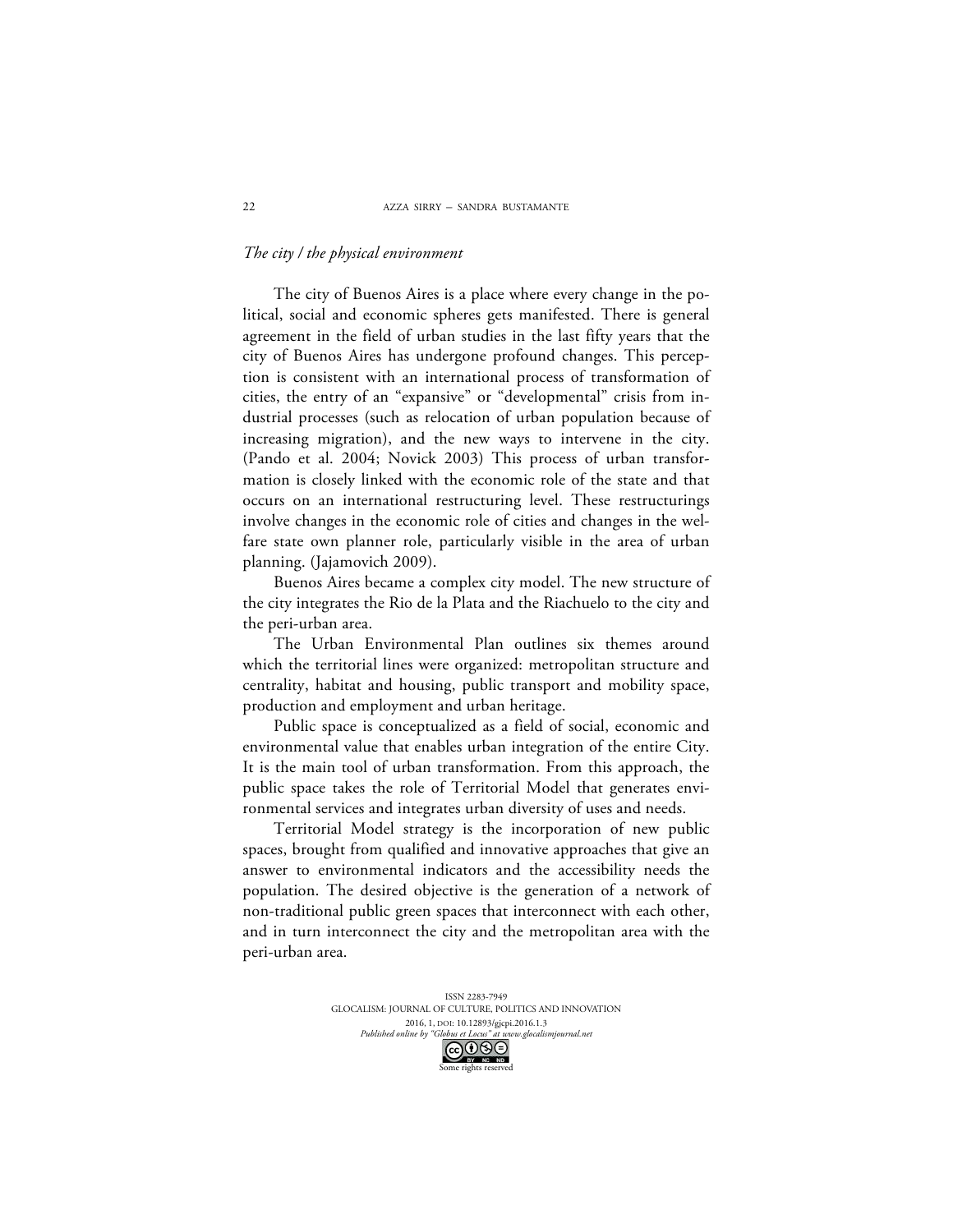Buenos Aires in recent years has advanced in citizen participation through quality management and decentralized policies. The state also has tried to reduce the gap between what the citizen expects and what services the state actually gives. Considering social stratification (as the combination of education, qualification required for employment, poverty and housing), statistics show that 11.8 per cent of the city is low stratum, 27.1 per cent of medium-low stratum, 27.9 per cent of middle level, 22 per cent of middle level-high and 11.3 per cent higher stratum. This data shows obvious imbalances between the decile of rich people and the poorer people in nearly 29 times.

Residents of the city of Buenos Aires have been consolidated and become actors through processes of decentralization that have allowed them to feel like true citizens whose voices are heard.

So whose city is it, that of the dominating elite or the majority of citizens? Whose judgment of taste and whose definition of social accepted behaviour or urban accepted norms should the politicians and planners adopt for the city? It is now unclear. But the revolution indicated that both planners and politicians cannot go on business as usual.

## CONCLUSIONS

The city is a text that is continuously being rewritten and reconstructed – physical expansion, changing patterns of neighbourhoods, rural/urban continuum, the dilemma of survival and solidarity, relocation practices and urban growth, are all challenges that cities face.

*Who's city is it: domination and succession*. The definition of social accepted behaviour or urban accepted norms is now shaken or unclear – accepted by whom or where and when (the time dimension). What was not accepted in the CBD in the past is now generally accepted.

*Tahrir Square*. Tahrir Square, as a symbol of freedom and democracy, has also become a magnet for tourists/Plaza de Mayo square too. But are new democratic governments in both cities willing to still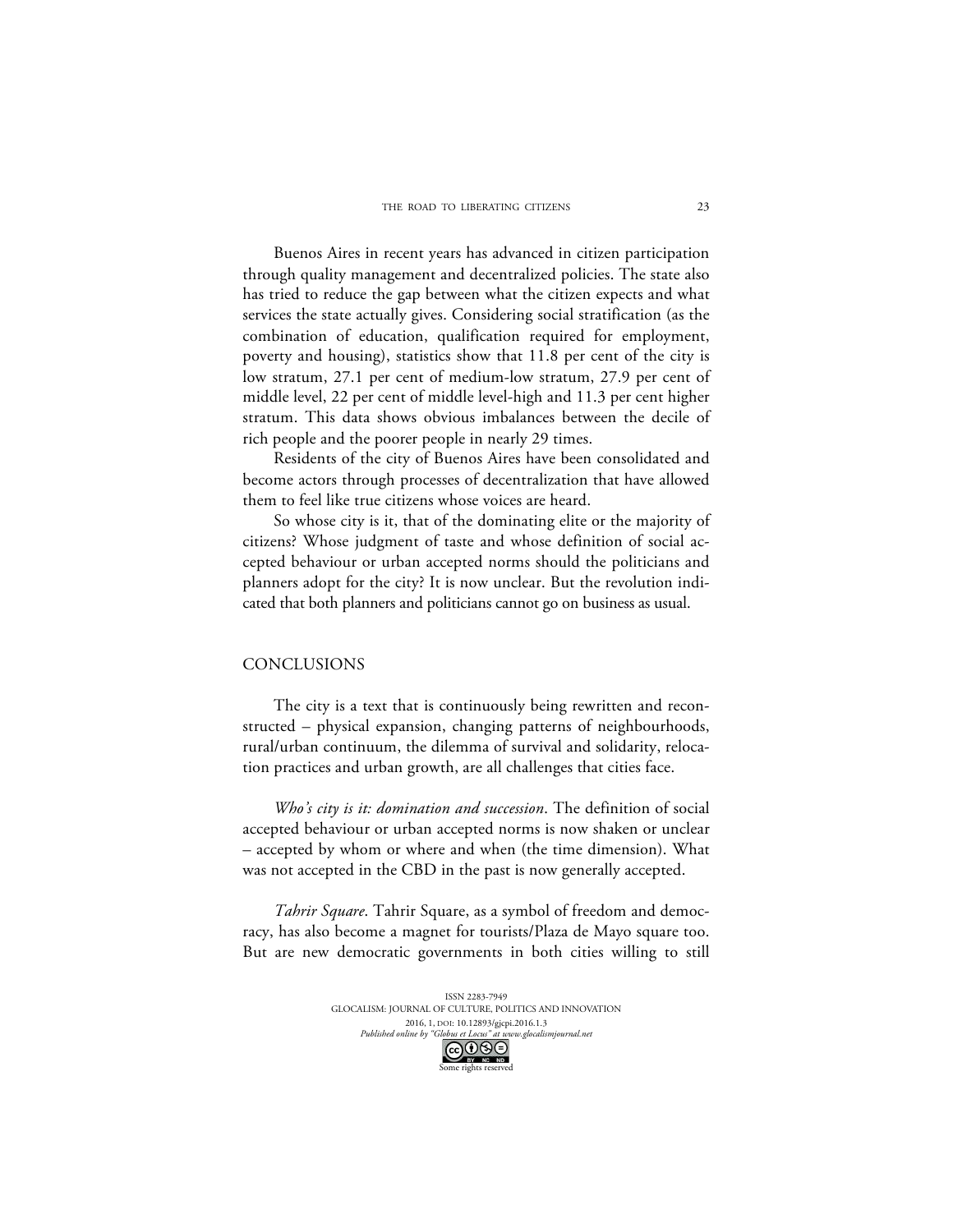make the access to public open space possible and open new open space for citizen to express their opinion or will the close such public spaces.

*Urbanization and globalization*. A critique about modernity – two cities – city divided – disparities compounds/informal areas. Even when the disparities exist, in Buenos Aires, the proposed model for Territorial Structure and centralities is composed of the following elements: *a*) *agglomeration economies*: Agglomeration zones of economic activities, characterized by complexity, density and diversity of products, important for employment, attraction and urban activities; *b*) *economies of specialization*: Conurbations with predominant activity specific items, which will prioritize the generation of local employment; *c*) *area of transport and mobility*.

The strategy proposed in the Territorial Model promotes the necessary shift towards a more efficient model that responds sustainability guidelines on economic and social need for increased territorial link with new ways of circulation trend of incorporating alternative paths through a mesh that reinforces the multimodal connection.

Cairo new vision also proposes physical changes and promoting accessibility but to a less extent social and economic activities are taken into consideration.

*Urban management and local government*. Spheres of authority/out of administrative sphere of influence. The city of Buenos Aires has at least three subjects that improve any day: *a*) *Political jurisdictions*: jurisdiction community level in the City of Buenos Aires and limits of matches in the Metropolitan Area, areas of influence of political centralities and different levels of economic agglomerations; *b*) *Centralities policy*: political headquarters of communes, where administrative and political activities of scale develop community, with the property of generating agglomeration economies that contribute to the concentration of various economic activities; *c*) *Centrality policy civic center*: new civic centrality given to the south of the city, characterized by the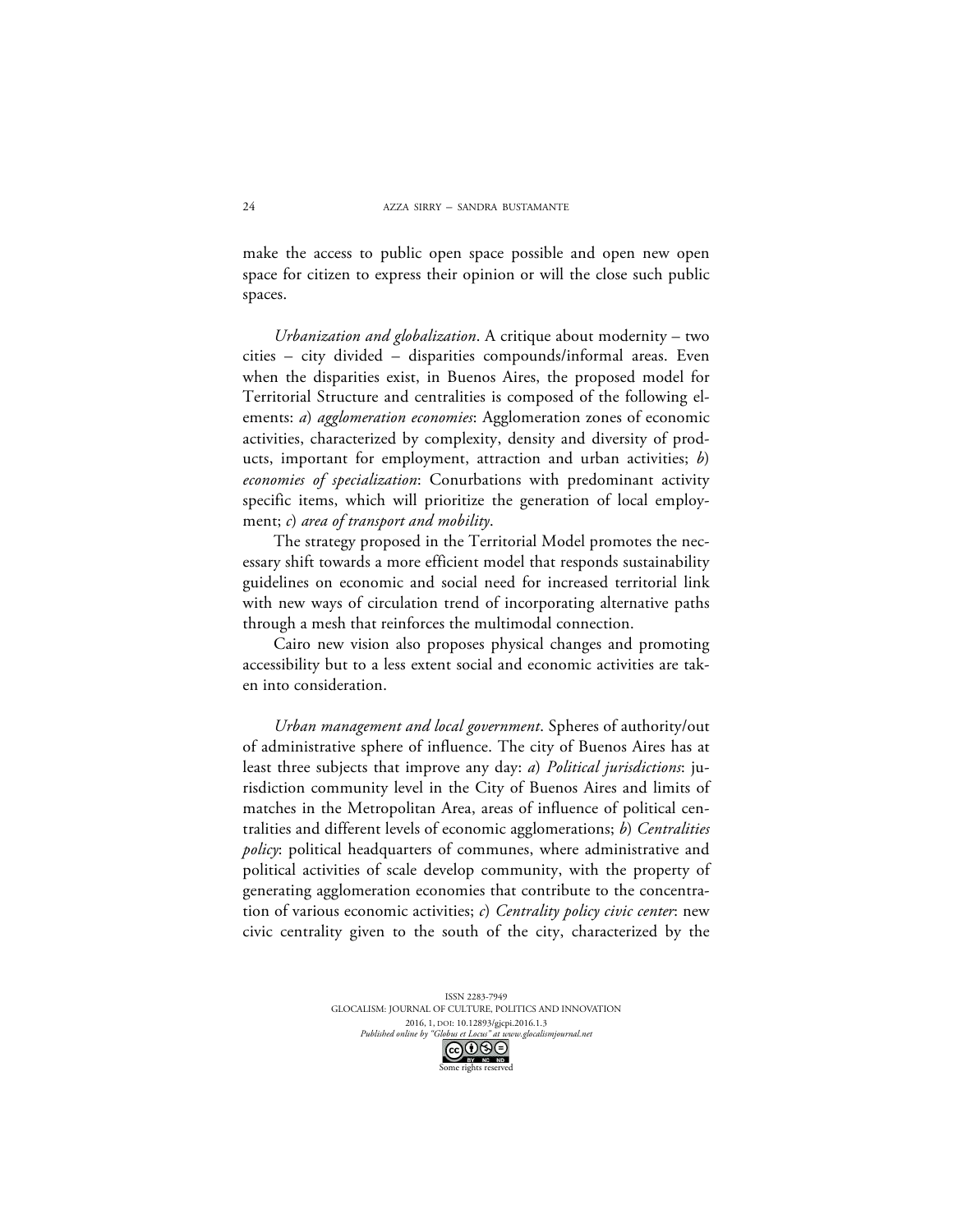transfer of a significant number of administrative and political functions of the city, currently scattered in the center.

*Citizen participation*: avenues of participation – building up participation – forces at work. Following Tarrow (1994: 6), we believe that while changes in political opportunities create the incentives that may trigger episodes of popular collective action, the sustainability, magnitude, and duration of these actions depend on organizing people through social networks and discursively mobilizing them around symbols drawn from repertoires of contention and cultural frames of meaning. Buenos Aires has set a target, implement policies designed to achieve a modern city with a according to the same public administration, involving citizen participation and bringing the government to the citizens of the City, provided a framework long-term action. With these objectives in mind, the current administration intends to delineate a series of actions, programs and projects under four axes basic: improved procedures, information, citizen participation and human capital.

And as democracy returns to Argentine or being born in Egypt, and from the study of the two cities we can conclude that social policies and inclusion of all urban citizens, integration of urban planning strategies with social and economic programs is the backbone for any stable and democratic state.

#### END NOTE

We want a city with social justice. Where people can have a good life and where their voice could be listen to. Iris Marian Young (1990), a philosopher who has attempted to reconcile the politics of difference with ethical precepts regarding justice, is frequently cited within the geography and planning literature. She outlines a vision of the good city within the framework of a group-identified society. For Young differences among groups give the city its character, while acceptance of difference provides the moral basis for urban life. But we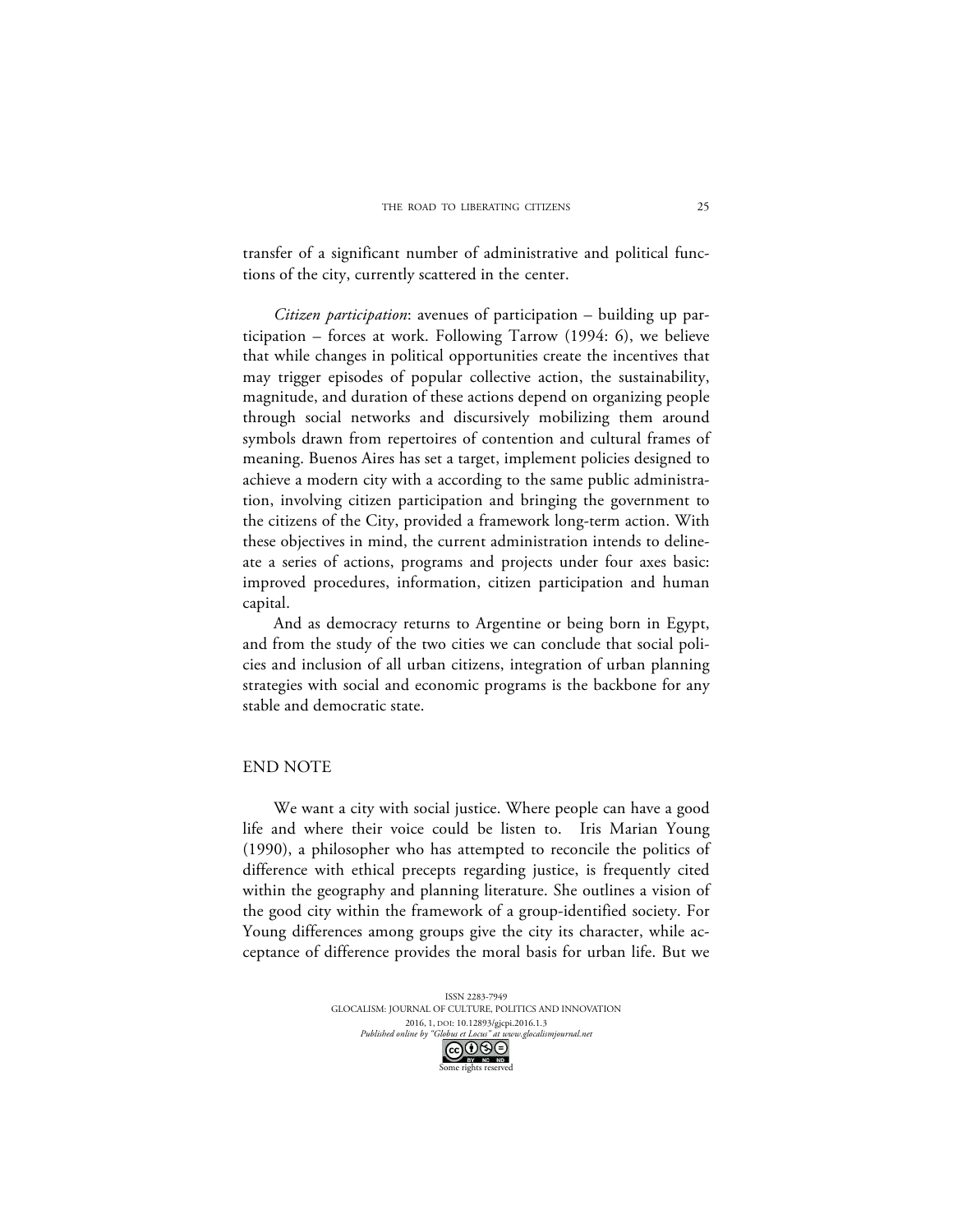could say that each group must have their rights and capacities solved (housing, food, education, health, transportation, leisure). Castells (1977) deliberately offers us little assistance in answering the question of whether we can make the cities we want: this means coming to grips with globalization, increased spatial and economic inequality, identity politics, and the contested role of the state as agent of reform. It particularly means that arguments concerning planning and policy processes should not be made in isolation from analysis of the urban and regional system. Anyway, the only solution appears listen the voice of the own actors: the citizens.

# APPENDIX



Fig 1. *Housing projects in new cities*

ISSN 2283-7949 GLOCALISM: JOURNAL OF CULTURE, POLITICS AND INNOVATION 2016, 1, DOI: 10.12893/gjcpi.2016.1.3<br>nline by "Globus et Locus" at www.glocalismjo. *Published online by "Globus et Locus" at www.glocalismjournal.net*<br>  $\boxed{\mathbb{C}\mathbb{C}\mathbb{O}\mathbb{S}^{\square}}$ e rights reserved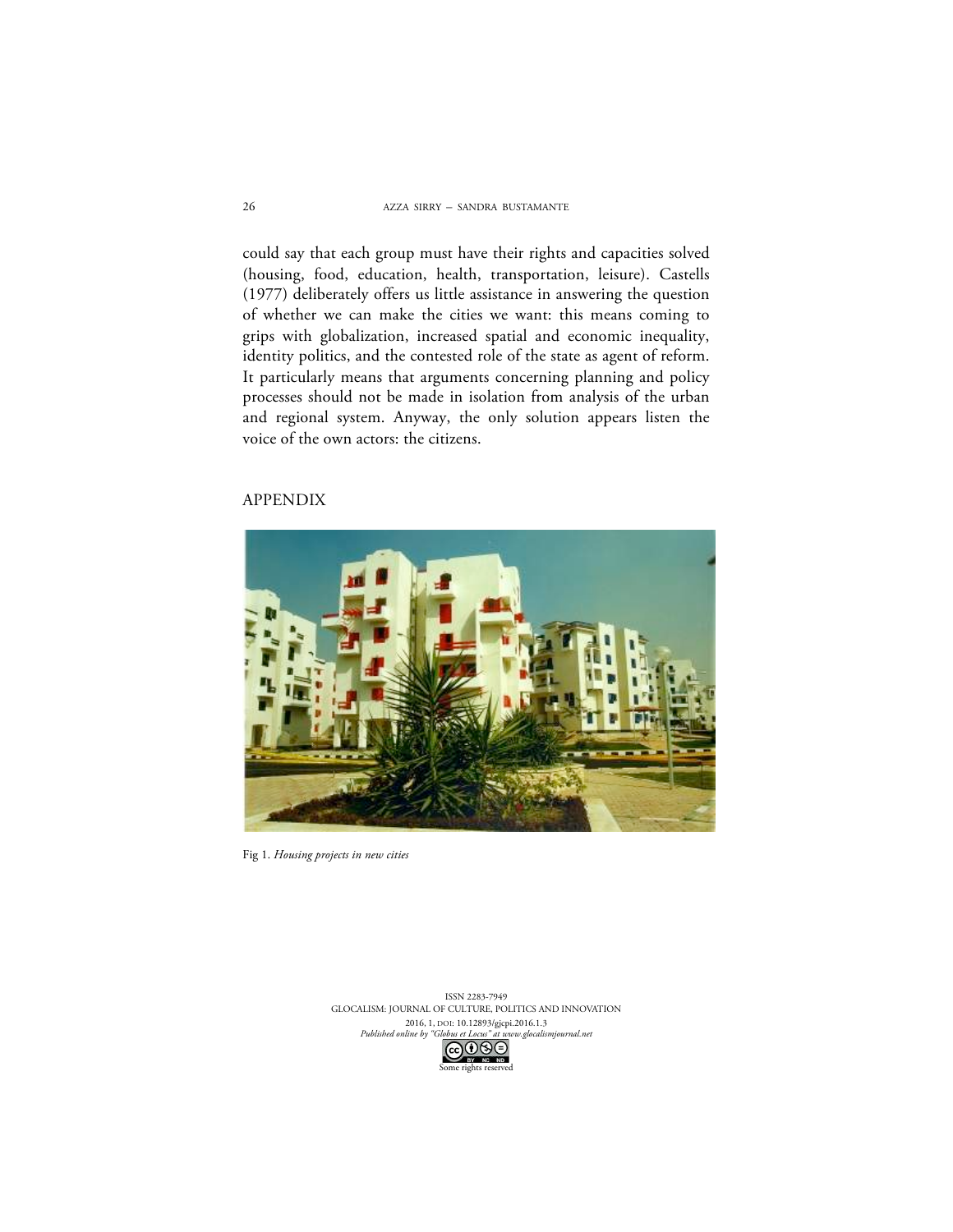THE ROAD TO LIBERATING CITIZENS



Fig. 2. *Informal areas near Cairo*



Fig. 3. *Rehab city gated community, available Villas range from 221 m2 to 660 m2*

ISSN 2283-7949 GLOCALISM: JOURNAL OF CULTURE, POLITICS AND INNOVATION 2016, 1, DOI: 10.12893/gjcpi.2016.1.3 *Published online by "Globus et Locus" at www.glocalismjournal.net* GOSS<br>Some rights reserved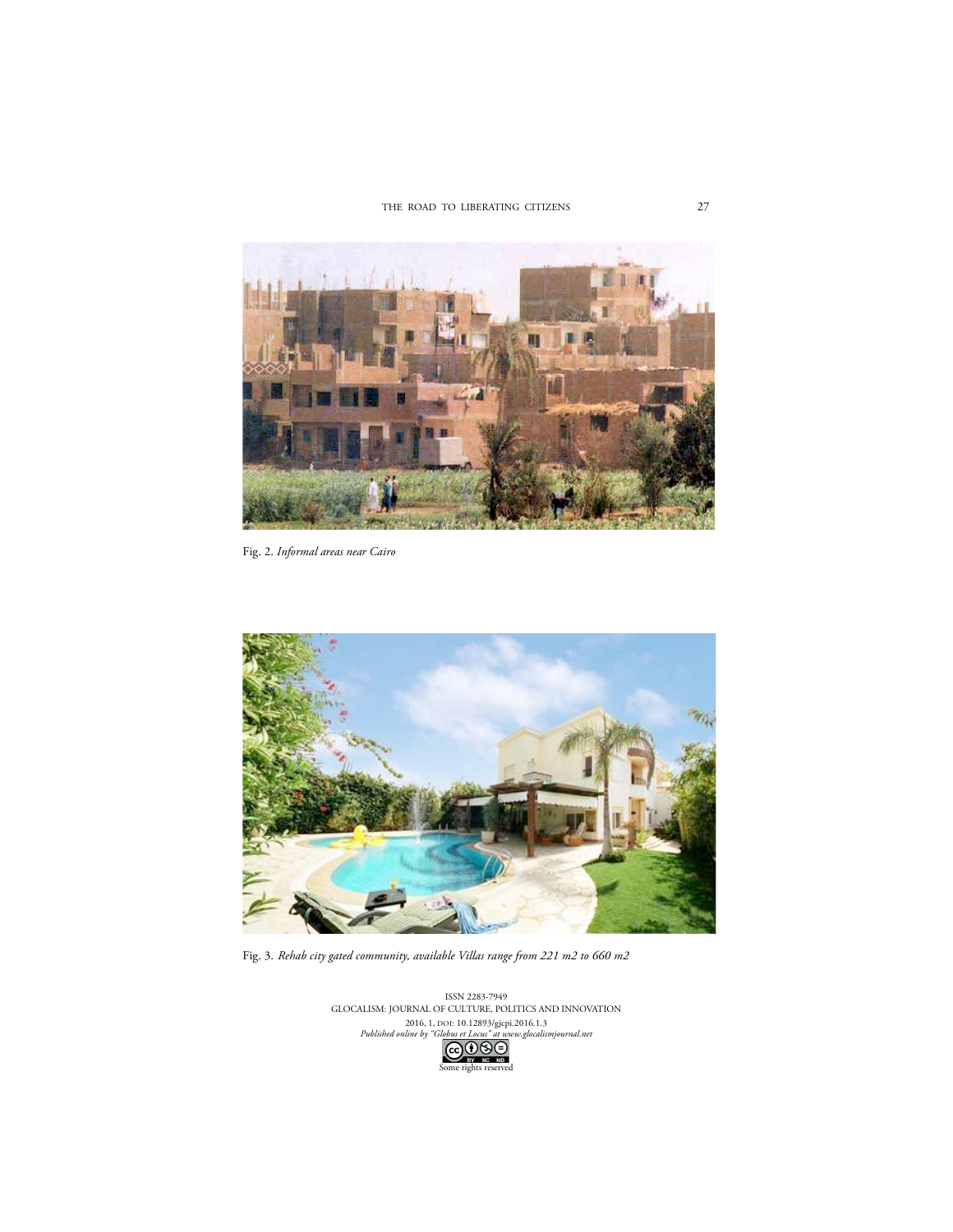AZZA SIRRY – SANDRA BUSTAMANTE



Fig. 4. *Shakes on Sudan street (Mohandessen middle class area) overlooking the railway*



Fig. 5*. The growth of greater Cairo region 2013* 

ISSN 2283-7949 GLOCALISM: JOURNAL OF CULTURE, POLITICS AND INNOVATION 2016, 1, DOI: 10.12893/gjcpi.2016.1.3 *Published online by "Globus et Locus" at www.glocalismjournal.net* GOSO

28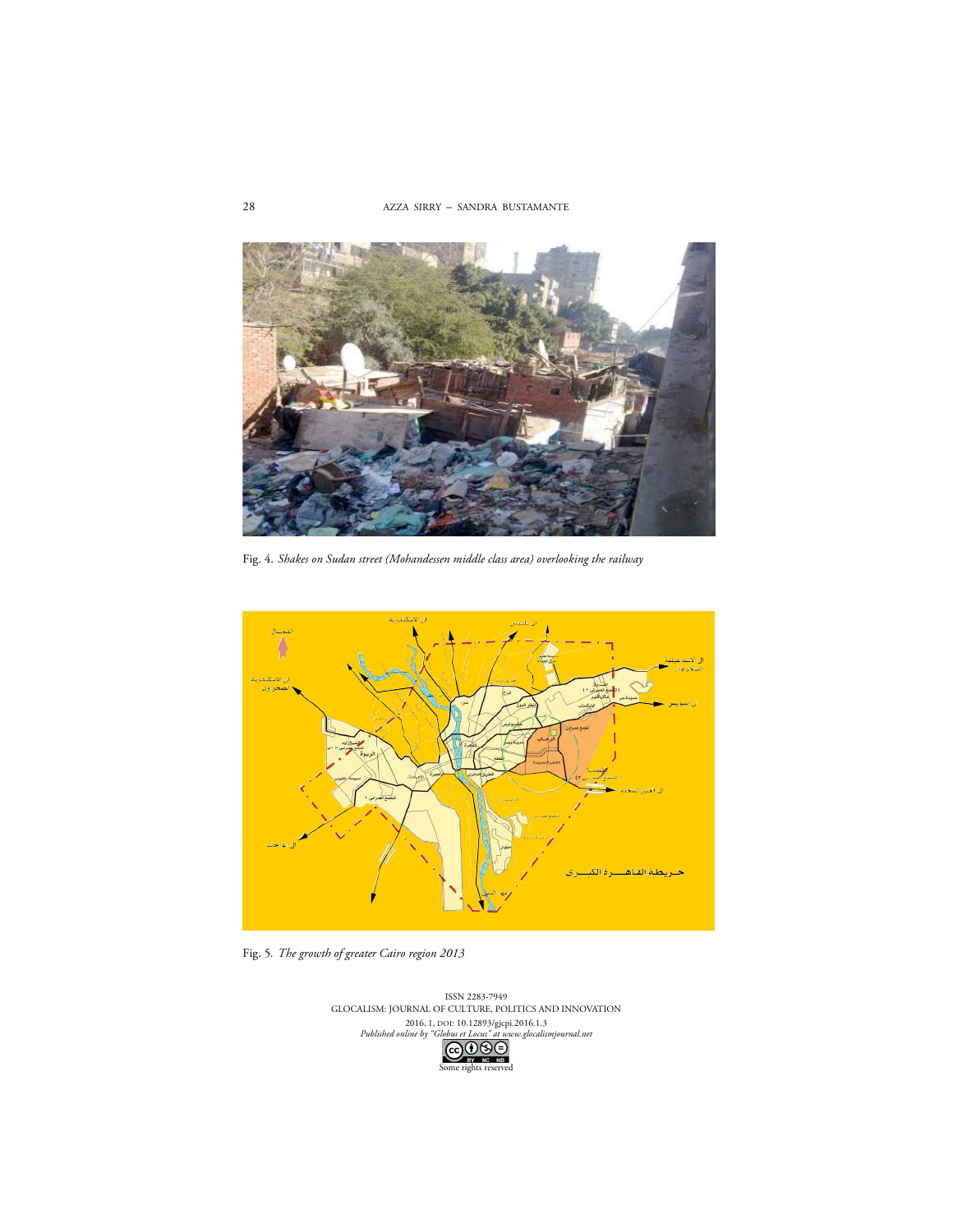

Fig. 6. *Model of Latin American structural development*

*Source*: Borsdorf, Bahr and Janoschka; adopted by A. Borodsdorf and R. Hidalgo, *The fragmented city changing patterns in Latin American cities*, 2009

#### NOTES

<sup>1</sup> This article is based on a paper elaborated by both authors and presented by Azza Sirry in 2014 ACUNS Annual Meeting: "Global Governance: Engaging New Norms and Emerging Challenges", in Kadir Has University, Istanbul, Turkey, 19-21 June, 2014.

<sup>2</sup> http://en.wikipedia.org/wiki/Anwar\_Sadat, accessed 12 Feb 2014.

<sup>3</sup> http://articles.latimes.com/1986-02-26/news/mn-5\_1\_security-forces, accessed 10 February, 2014.

 $^4$ http://en.wikipedia.org/wiki/Demographics\_of\_Egypt, accessed, 13, Jan.2014.

<sup>5</sup> http://theguardian.com/global-development/poverty-matters/2011/feb/17/what-causedegyptian-revolution, accessed 3 February 2014.

<sup>6</sup> http://wber.oxfordjournals.org/content/early/2011/10/27/wber.lhr046.short?rss=1, accessed 10 December 2013.

 $7$  It is important to note that many of the businessmen and politicians that are on trial the main charge they are facing is related to land in new communities, and abuse of power.

<sup>8</sup> Cairo vision 2050, http://www.unhabitat.org/ downloads/docs/8635\_42944\_AymanElhefnawi.pdf, accessed 12 January 2013.

<sup>9</sup> Estimates of the number of vacant units vary between 4-6 million empty housing units.

ISSN 2283-7949 GLOCALISM: JOURNAL OF CULTURE, POLITICS AND INNOVATION 2016, 1, DOI: 10.12893/gjcpi.2016.1.3<br>aline by "Globus et Locus" at www.glocalism *Published online by "Globus et Locus" at www.glocalismjournal.net* EV KC ND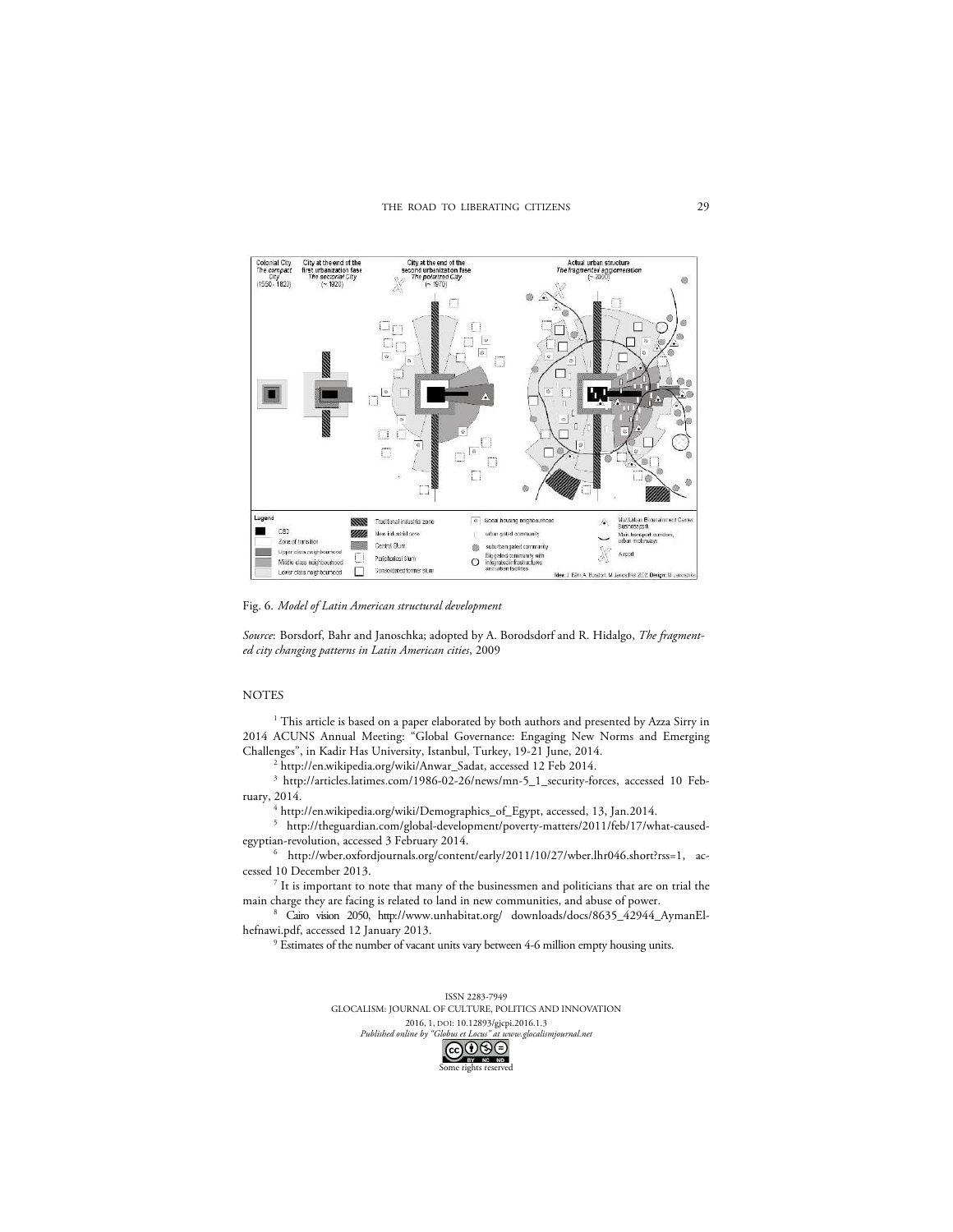#### **REFERENCES**

K. Abdelhalim (2010), *Participatory upgrading of informal areas: A decision makers guide for action, the participatory development program in urban areas PDP* (Cairo: GTZ).

J. Borja (2001), *El gobierno del territorio de las ciudades latinoamericanas*, in "Revista Instituciones y Desarrollo", 8-9, www.iigov.org/id/index.drt, accessed 20 Dec 2013.

P. Canelo (2008), *El Proceso en su laberinto. La interna militar de Videla a Bignone* (Buenos Aires: Prometeo).

P. Canelo (2008), Las *dos almas del proceso. Nacionalistas y liberales durante la última dictadura militar argentina (1976-1981),* in "Páginas Revista Digital de la Escuela de Historia", 1.

M. Castells (1977), *The Urban Question* (Cambridge: MIT Press).

P. Ciccolella (1995), *Globalización y dualización en la Región Metropolitana de Buenos Aires: Grandes inversiones y reestructuración socioterritorial en los años noventa*, EURE, 25 (76), pp. 5-27.

P. Ciccolella and I. Mignaqui (2013), *Capitalismo global y transformaciones metropolitanas: enfoques e instrumentos para repensar el desarrollo urbano*, in J. Collier (ed.), *Do You Want to Live In A Global City? It's Either New York or London*, http://jackcollier7.com/2013/08/10/do-youwant-to-live-in-a-global-city//, accessed on 12 January 2014.

P. Collier and D. Dollar (2002), *Globalization, Growth, and Poverty: Building an Inclusive World Economy* (World Bank Publications).

Construcciones (1981), *Plan Municipal de 60 escuelas para la ciudad de Buenos Aires*, in "Revista Construcciones", 289-290.

L. Dominguez Roca (2005), *Planes urbanos y transporte en la Ciudad de Buenos Aires*, in "Scripta Nova, Revista electrónica de Geografía y Ciencias Sociales", IX (194), http://www.ub.edu/geocrit/sn/sn-194-112.htm.

M. El-Batran and C. Arandel (1998), *A shelter of their own: informal settlement expansion in Greater Cairo and government response'*, in "Environment and urbanization", 10 (1), pp. 217-232.

F. Gandolfi and G. Silvestri (2004), *Patrimonio*, in J.F. Liernur and F. Aliata (eds.), *Diccionario de Arquitectura en la Argentina. Estilos, obras, biografías, instituciones, ciudades* (Buenos Aires: AGEA).

D. Harvey, *Right to the City*, http://www.davidharvey.org/media/righttothecity.pdf, accessed 10 Dec 2013.

N. Hassina (2009), *Inequality of Opportunity in Egypt*, http://www.erf.org.eg/CMS/ uploads/pdf/1254893371\_16AC\_LBR\_NadiaBelhaj.pdf, accessed on 12 January 2014.

J. Jacobs (1961), *The Death and Life of Great American Cities* (New York: Random House).

G. Jajamovich (2009), *La circulación internacional de ideas y estrategias urbanísticas: Buenos Aires y Rosario (1976-1993)*, Tesis de Maestría dirigida por el Dr. Pedro Pírez (Buenos Aires: Universidad Torcuato Di Tella).

M. Janoschka (2005), *El nuevo modelo de ciudad latinoamericana. Privatización y fragmentación del espacio urbano de Buenos Aires: el caso Nordelta*, in M. Welch M (ed.), *Buenos Aires a la deriva. Transformaciones urbanas recientes* (Buenos Aires: Biblos).

J. Linz and A. Stepan (1996), *Toward Consolidated Democracies*, in "Journal of Democracy", 7 (2), pp. 14-33.

J.F. Liernur (2001), *Arquitectura en la Argentina del siglo XX. La construcción de la modernidad* (Buenos Aires: Fondo Nacional de las Artes).

Ministry of Housing (2012), *Presentation of National housing program*, UN-habitat day.

ISSN 2283-7949 GLOCALISM: JOURNAL OF CULTURE, POLITICS AND INNOVATION 2016, 1, DOI: 10.12893/gjcpi.2016.1.3<br>nline by "Globus et Locus" at www.glocalismy *Published online by "Globus et Locus" at w.*<br> $\bigodot$   $\bigodot$   $\bigodot$ ne rights reserved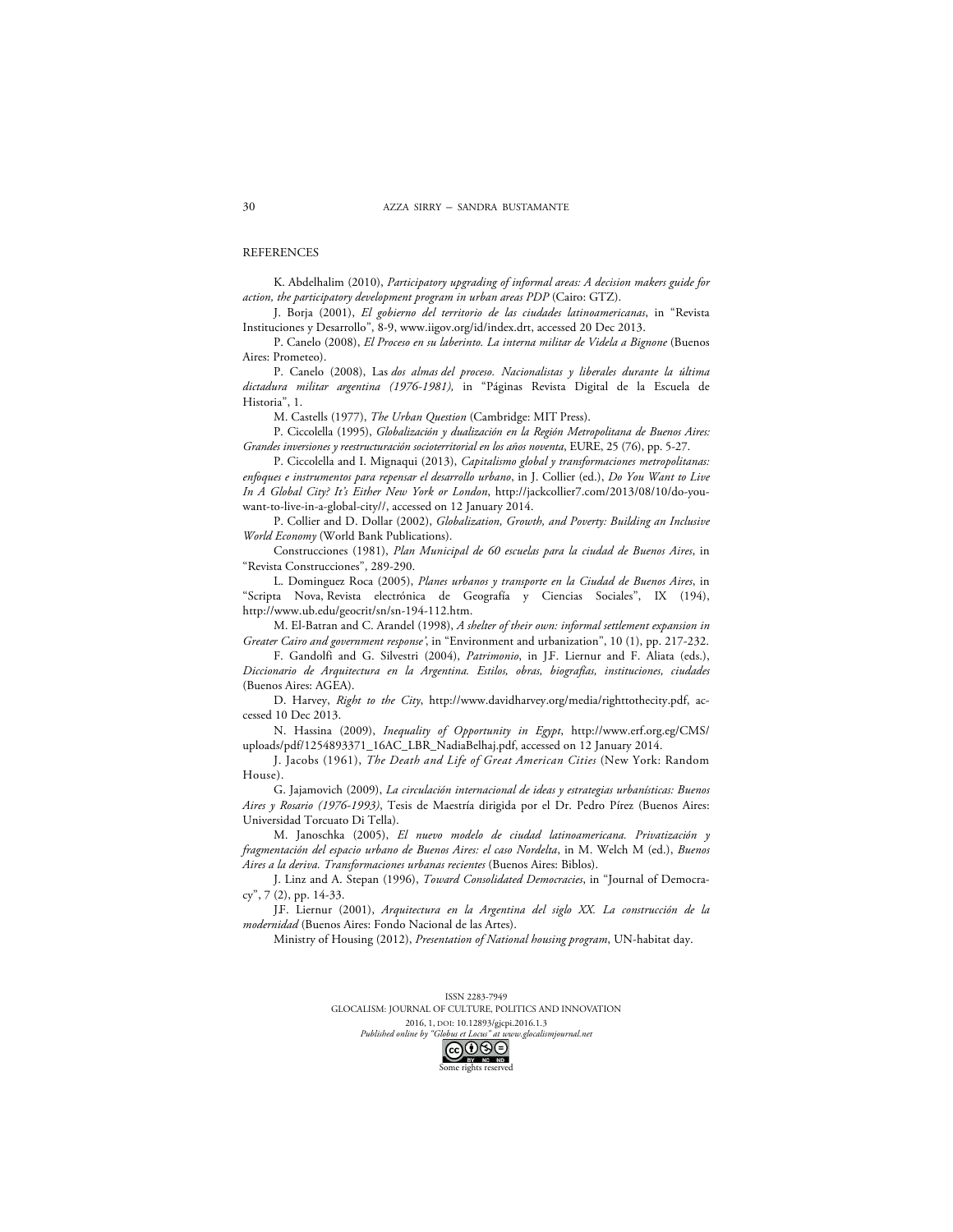Municipalidad de la ciudad de Buenos Aires (1974), *Boletín Estadístico de la Ciudad de Buenos Aires N° 119* (Buenos Aires: Dirección de Estadística MCBA).

Municipalidad de la ciudad de Buenos Aires (1979), *Boletín Estadístico de la Ciudad de Buenos Aires N° 137* (Buenos Aires: Dirección de Estadística MCBA).

Municipalidad de la ciudad de Buenos Aires (1980), *Boletín Estadístico de la Ciudad de Buenos Aires N° 141* (Buenos Aires: Dirección de Estadística MCBA).

Municipalidad de la ciudad de Buenos Aires (1982), *Boletín Estadístico de la Ciudad de Buenos Aires* N° 145 (Buenos Aires: Dirección de Estadística MCBA).

Municipalidad de la ciudad de Buenos Aires (1977), *Código de Planeamiento Urbano* (Buenos Aires: Dirección de Estadística MCBA).

A. Novick (2003), *Espacios y proyectos. Oposiciones, hegemonías e interrogantes*, in A. Novick (ed.), *Las dimensiones del Espacio Público. Problemas y proyectos* (Buenos Aires: GCBA).

A. Novick, J.F. Liernur and F. Aliata (2004), *Diccionario de Arquitectura en la Argentina. Estilos, obras, biografías, instituciones, ciudades* (Buenos Aires: AGEA).

O. Oszlak (1991), *Merecer la ciudad. Los pobres y el derecho al espacio urbano* (Buenos Aires: Cedes-Humanitas).

O. Oszlak (1983), *Los sectores populares y el derecho al espacio urbano*, in "Punto de Vista", 17. E. Ravazzoli and S. Toso (2013), *Spatial Relations of Informal Practices in Cairo Streetscape*,

http://www.rc21.org/conferences/berlin2013/RC21-Berlin-Papers-4/09\_Ravazzoli\_Toso.pdf. V. Palermo and M. Novaro (2002), *La dictadura militar (1976/83)* (Buenos Aires:

Paidos).

H. Pando, A. Gorelik, A. Ballent, F. Aliata and G. Silvestri (2004), *Buenos Aires*, in J.F. Liernur and F. Aliata, *Diccionario de Arquitectura en la Argentina. Estilos, obras, biografías, instituciones, ciudades* (Buenos Aires: AGEA).

M. Prévot (2002), *Buenos Aires en los años 90: metropolización y desigualdades*, in "URE", 28 (85), http://dx.doi.org/10.4067/S0250-71612002008500003.

S. Sassen (2005), *The Global City: introducing a concept*, http://www. saskiasassen.com/pdfs/publications/the-global-city-brown.pdf, accessed 12 April 2014.

S. Sassen (1995), La ciudad Global: una introduccion al concepto y su historia, in "Brown Journal of Word Affairs", XI (2), pp. 27- 43, http://varasfadu.com.ar/pu/Textos/ La\_ciudad\_Global-Saskia%20Sassen.pdf, accessed on 12 January 2014.

S. Shabaka (1991), *An approach to responsive housing in the Egypt*, PhD theses, Faculty of engineering, Cairo University.

J. Sheehan (1987), *Patterns of Development in Latin America: Poverty, Repression, and Economic Strategy* (Princeton: Princeton University Press).

G. Silvestri and A. Gorelik (2000), *Ciudad y cultura urbana, 1976-1999: el fin de la expansión*, in J.L. Romero and L.A. Romero (eds.), *Buenos Aires, historia de cuatro siglos* (Buenos Aires: Altamira).

G. Silvestri (2002), *Apariencia y verdad. Reflexiones sobre obras, testimonios y documentos de arquitectura producidos durante la última dictadura*, in "Block", 5.

D. Singerman (ed.) (2009), *Cairo contested, governance, urban space and global modernity* (Cairo: Auc press).

D. Singerman and P. Amar (eds.) (2006), *Cairo cosmopolitan, politics, culture, urban space* (Cairo: AUC press)

A. Sirry (2004), *The need for a different approach to housing provision, can the new real estate finance law help?*, HBRC.